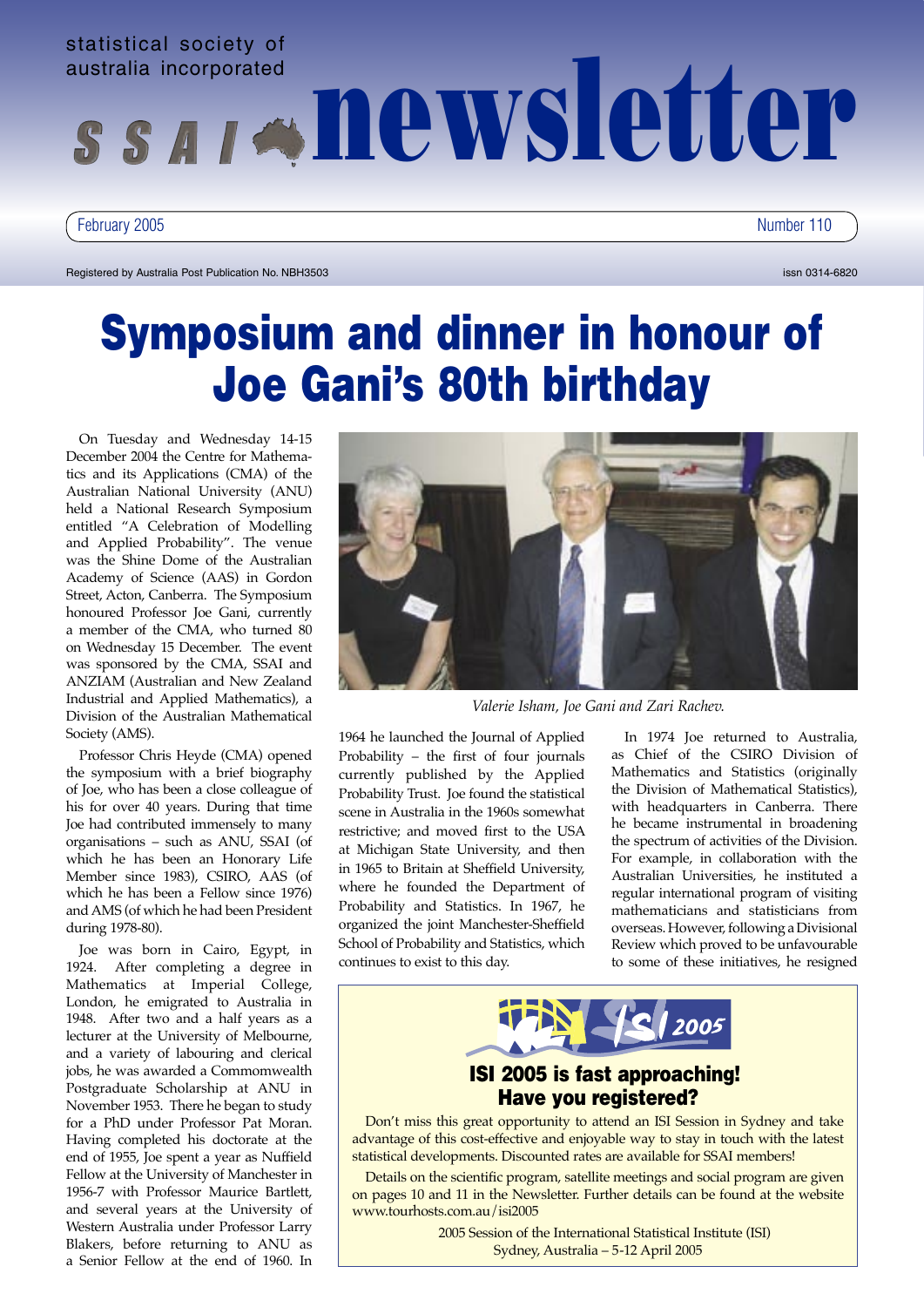from his position and returned to the USA. There he spent four and a half years at the University of Kentucky, followed by a decade at the University of California, Santa Barbara, where he set up and developed the Department of Statistics and Applied Probability. Joe's wife Ruth became seriously ill with breast cancer in 1992 (she died of it in 1997), and he retired in 1994, returning to Canberra where he has continued to publish and remain active at many levels.

Following Chris Heyde's introduction, Professor Svetlozar (Zari) Rachev of the University of Karlsruhe gave the first talk of the Symposium, entitled "A generalized heteroscedastic asset price process: Properties, parameter estimation and pricing". The other talks were by: Dr Mark Westcott of the CSIRO ("How many buses?"); Dr Tony Pettitt of the Queensland University of Technology (QUT) ("Statistical modelling for nosocomial infections: Estimating transmission rates for infection control and developing surveillance schemes"); Yoshi Ito of Aichi-Gakuin University ("Further geometric methods for the distribution of the sample correlation coefficient"); Valerie Isham of University College,

London ("Macroparasite population models: Persistence, population scale and cross-species interactions"); Niels Becker of ANU ("Control of transmission with two types of infection"); Kostya Borovkov of Melbourne University ("On the asymptotic behaviour of a simple growing point process model"); Jeff Hunter of Massey University ("Mixing times and their application to perturbed Markov chains"); John Blake of Birmingham University ("Vigorous non-linear, nonspherical bubble dynamics: Applications to biology, medicine, chemistry, physics and engineering"); Linda Stals of ANU ("A plantation-nursery system"); Glenn Fulford of QUT ("Spatial modelling of infectious diseases"); Frank De Hoog of CSIRO ("Predicting winding stresses for wound coils with large deformations"); Belinda Barnes of ANU ("An ecological framework linking scales based on self-thinning"); and Geoff Aldis of the Australian Defence Force Academy ("An integral equation model of the control of a smallpox outbreak"). The Symposium was followed on Wednesday afternoon by the ANZIAM Canberra Branch Annual General Meeting.

The symposium dinner was held on Tuesday evening 14 December in the Great Hall of University House at ANU. Following an introduction by Professor Alan Welsh (CMA), talks in honour of Joe were given by Professor Neil Trudinger (CMA) and Dr Neville Bartlett (President of SSAI). Neil spoke of Joe's great generosity and sense of humour, and Neville noted that Joe had accomplished all three of the things which, according to a Jewish proverb, define a successful life: He had fathered a child, written a book and planted a tree. Finally, Joe responded by saying how absolutely overwhelmed he was by the warmth of the assembly. He also spoke of the writer Isaac Bashevis Singer – one of a rare few who wrote in Yiddish – and related three jokes. One of these was about a young Jewish man who was convinced by his father to see a psychiatrist regarding a possible neurotic condition which might be preventing him from marrying. Later the son told his parents that he had been diagnosed with an Oedipus Complex. To this his mother replied: "Oedipus Shmedipus! What does it matter? Everything is all right so long as you love your mother."

*Borek Puza*

# Report on BioInfoSummer 2004

Following the success of last year's BioInfoSummer event, the Australian National University's Centre for Bioinformation Science hosted yet another extremely successful International Centre of Excellence for Education in Mathematics (ICE-EM) Summer Symposium in Bioinformatics, with the theme "Genome to Phenome Modelling", 6-10 December 2004. Sponsors also included Cray, Ceanet, the Australian Partnership for Advanced Computing and ANU's National Institutes for Bioscience (NIB), Health and Human Science (NIHHS) and Engineering and Information Sciences (NIEIS). There were approximately 150 registrants.

The days were organised into Themes, allowing attendees who were unable to attend the whole week to select those areas of particular interest. The Themes were: Introduction to Molecular Biology; Sequence to Structure; Comparative Genomics; Analysis of Gene Expressions and Regulatory Networks. Each day started with Educational Lectures followed by a mix of Educational, Keynote and Contributed talks. Most days held parallel sessions in the afternoon, allowing those students who had registered for the Graduate Course Award in Bioinformatics

to do the Educational Computer Lab session while others attended Contributed talks. The Graduate Course Award was very popular, with nineteen students enrolled and sixteen on the waiting list. There are plans to expand the class size during next year's BioInfoSummer to cope with the demand.

The list of speakers this year expanded to include international as well as local experts. The keynote and invited speakers were Warren Kaplan (Garvan Institute, Sydney), Gavin Huttley (ANU), Matthew Wakefield (ANU), Bill Pearson (University of Virginia, USA), Michael Wise (University of Western Australia, Perth), Ziheng Yang (University College London, UK), Allen Rodrigo (University of Auckland, NZ), Geoff McLachlan (University of Queensland, Brisbane), Conrad Burden (ANU), Hilary Booth (ANU), Ian Dodd and Keith Shearwin (University of Adelaide) and Terry Speed (Walter and Eliza Hall Institute, Melbourne). A poster session was held on Tuesday evening, and student scholarships were awarded to 36 successful applicants. The ceremony was followed by a well-attended public lecture by Rob Saint (ANU) on "Biological Information

and How to Read It: A Geneticist's View". NIB prizes were awarded to Ian Wood of QUT (best poster), Brett Easton of ANU (best student talk) and Alicia Oshlack of WEHI (best talk by a researcher within ten years of receipt of PhD).

Next year's BioInfoSummer will focus on the theme of "Open Problems in Bioinformatics". It is proposed that it will be held during the week of 28 November – 2 December 2005. Details will be confirmed by March 2005, and posted on the events page of ANU's Mathematical Sciences Institute: http:// wwwmaths.anu.edu.au/events/



*Prizewinners: (l to r) Alicia Oshlack, Conrad Burden (CBiS who presented the prizes), Ian Wood and Brett Easton.*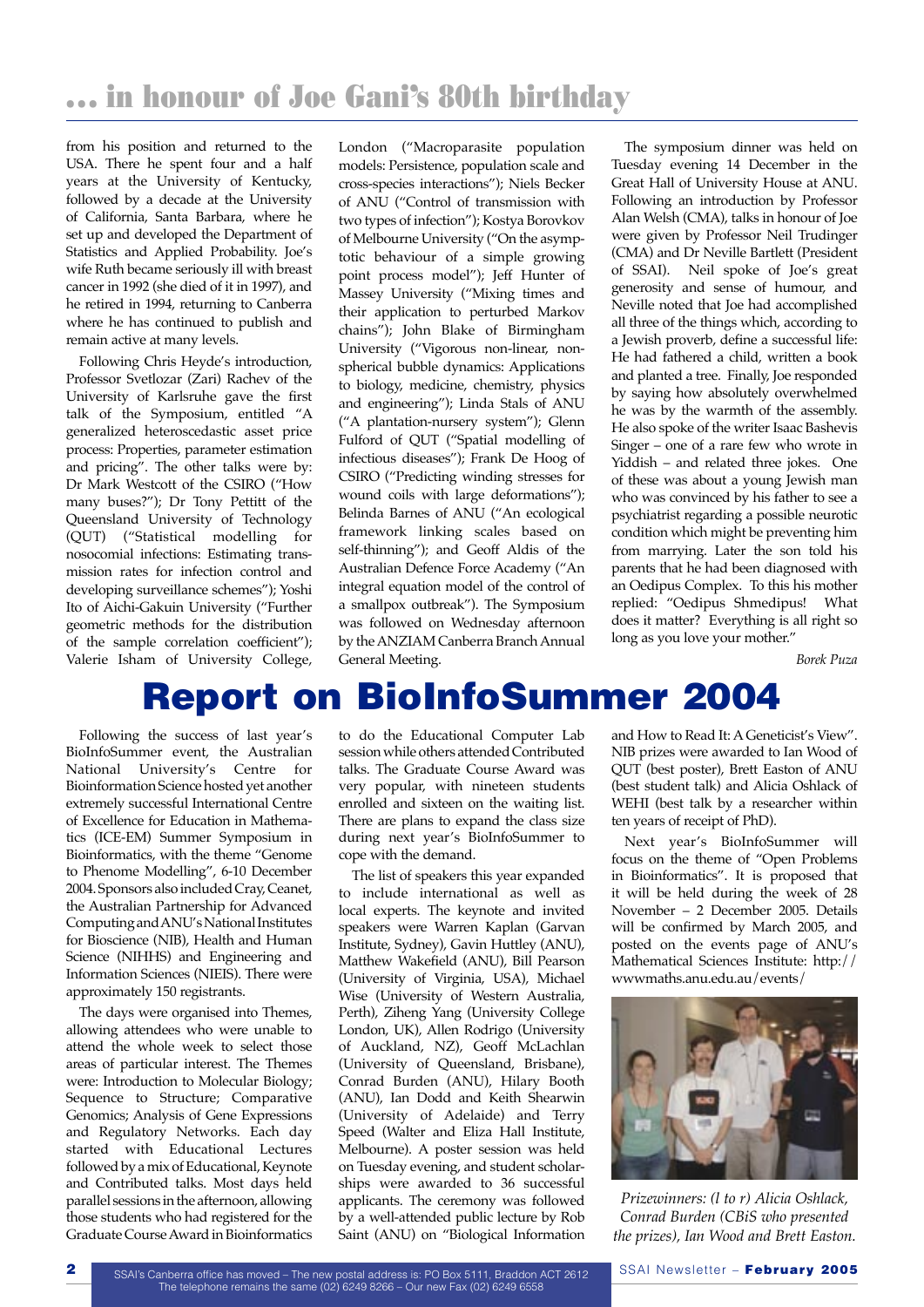# Still counting after all this time – but not by hand

**By Emma Macdonald**

In 100 years, the Australian Bureau of Statistics has come a long way – and for that chief statistician Dennis Trewin is eternally grateful.

Gone are the days when the first census figures of 1911 were tabulated by hand – all four million cards of them – and took up to six years to finalise.

At the 2001 census, it took just 10 months to process 8.6 million forms and return the first results to the community.

This speedy compilation was aided by 920 computers processing 59.3 million sheets of paper, 15 scanners scanning in as much as one million pages a day, and 1.5 km of optic fibre cabling with 52.5 km of communications cable linking the technology together.

While the technology driving the modern ABS had changed immensely, some things remained the same as one century ago when the ABS was founded, according to Mr Trewin.

"Our purpose of providing information to support a democracy remains constant," he said.

"As does the need for integrity and professionalism of the organisation, and the protection of confidentiality.

Don't think statistics are boring, Mr Trewin said. Think of them as a mirror to who and what we are and how Australia is functioning as a society and economy. Not only do the financial markets depend on the ABS, so do governments.

ABS data on the ageing population, falling fertility rates and a potential labour market shortage has infiltrated our collective conscience and made the Howard Government implement various policies in order to counter the trend.

"The debate surrounding those trends has actually resulted in a change of attitude and now we are seeing fertility creep back up again.

One of the ABS productions Mr Trewin is most proud of is the groundbreaking *Measuring Australia's Progress* series, which began in 2002.

He came up with the idea of using a series of social, economic and environmental indicators to measure progress and quality of life, rather than simply using Gross Domestic Product, or, as other suggested, alternative measures such as the Genuine Progress Indicator developed by American academics.

"But one number and a whole lot of value judgements didn't seem to me to be what a national statistical agency



*NEW,OLD: Australian statistician Dennis Trewin with a comptometer, used to count statistics up until the 1960s, and a new slimline laptop used by statisticians today. Picture: Vikky Wilkes.*

should be doing.

The subsequent series of measures has been picked up in the United States, and copied by Ireland.

It also won Mr Trewin and his ABS team the "best contribution to society" award by the *Bulletin* magazine.

As the ABS's 3000 staff – 1732 of whom are based in Canberra – celebrate its 100th birthday, Mr Trewin would like to make statistics a greater part of all of our lives.

"I think statistical literacy is a skill all Australians need to have."

The ABS is currently working on

school programs, so maths teachers can incorporate more statistics into their curriculum.

Apart from statistical literacy, the aim is that before Australia's next census takes place in 2006, students across the country can conduct their own statistical research as part of the "Census At School" program.

This article is reproduced with permission of *The Canberra Times* following its publication on 22 January 2005.

An article from the ABS about the Census At School program will appear in the May issue of SSAI Newsletter.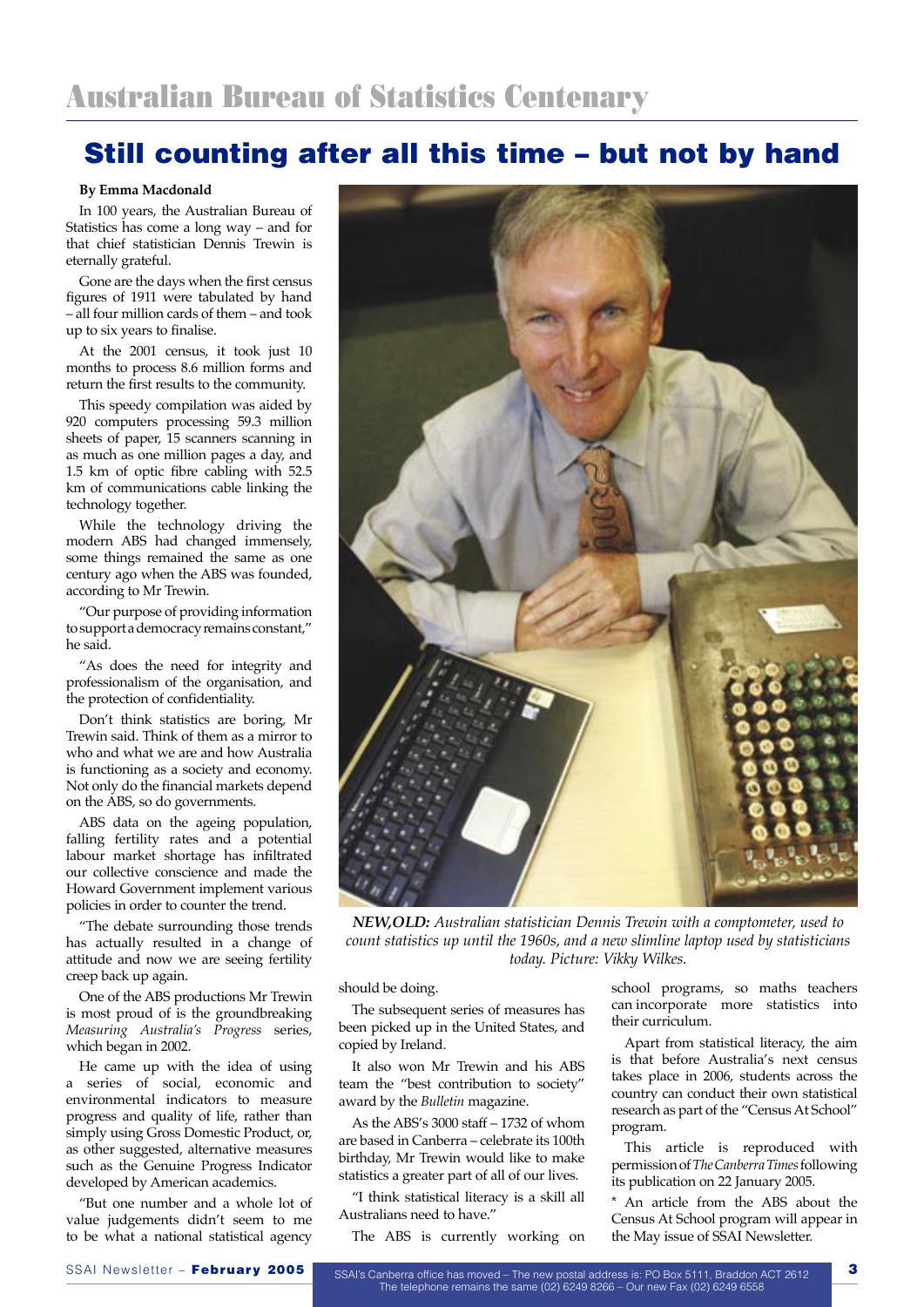# SSAIM

**PO Box 5111, Braddon ACT 2612 Phone (02) 6249 8266 Fax (02) 6249 6558 Email: admin@statsoc.org.au Society Web Page http://www.statsoc.org.au**

#### Editors

**Alice Richardson,** School of Mathematics and Statistics, University of Canberra, PO Box 1, Belconnen ACT 2616 Email: alice.richardson@canberra.edu.au

**Michael Adena,** Covance Pty Ltd PO Box 5125, Braddon, ACT 2612 Email: michael.adena@covance.com Phone: (02) 6274 9704

#### Correspondence

Please direct all editorial correspondence to Alice Richardson.

#### Disclaimer

The views of contributors to this Newsletter should not be attributed to the Statistical Society of Australia, Inc.

#### **Subscriptions**

The Newsletter of the Statistical Society of Australia is supplied free to all members of the society. Any others wishing to subscribe to the Newsletter may do so at an annual cost of A\$25.00 for an issue of four numbers.

#### Advertising

Advertising will be carried in the Newsletter on any matters which the Editors feel are of interest to the members of the Society. For details of advertising rates, etc. contact the Editors at the above addresses.

#### Printer

National Capital Printing 22 Pirie Street, Fyshwick ACT 2609

#### DEADLINE FOR NEXT ISSUE: 10 APRIL 2005

# **Editorial**

The first newsletter of 2005 sees the finish of some segments, the start of a new one and the continuation of many others. The website of the month will not be continuing, neither will the Editors' competition. In place of the latter there will be a series of posers from Canberra Branch member, Borek Puza. There are prizes attached to these, and the Editors encourage you to put pen to paper and tackle the problems.

As always, the Editors are delighted

to print reports of Branch activities, whether regular meetings, workshops on special topics or associated with particular individuals. We also accept contributions from people who have attended statistical events outside Australia. Keep those photographs coming too, so that there will be a permanent record of the wide range of activities supported and attended by Society members around the country, and indeed around the world.

Best wishes for the new year!

### Member News

At the August 2004 Joint Statistical Meeting of the American Statistical Association, fifty-two new Fellows were announced. They included two members of the Statistical Society of Australia, and their citations are reproduced below. Congratulations to Ray and William!

Raymond L. Chambers, Professor of Social Statistics, Southampton Statistical Sciences Research Institute. For outstanding contributions to the theory and practice of statistical modelling, as applied to the design and analysis of sample surveys; for important contributions to official statistics; and for editorial service.

William T.M. Dunsmuir, Professor of Statistics, University of New South Wales. For outstanding contributions in time series, space-time modelling and methods for count data; for leadership in consulting in climate modelling and quality improvement; and for administration and statistical activities.

# APOLOGY

The Newsletter Editors apologise to the Australian Bureau of Statistics for incorrectly associating the ABS with the 'causes of death' data in the November competition. This set of figures is a hoax that regularly does the rounds at Christmas time, and bears no relation to information collected and published by the ABS. The ABS has asked that all figures attributed to their organisation that are published by SSAI be checked with the ABS first, which can be done through their Director of Media and Public Relations. The ABS enjoys a strong and productive working relationship with the SSAI and the Editors are keen to maintain this relationship by exercising due care with any ABS material that appears in the Newsletter in the future.

# In this issue

| AusCan Scholar Programs16 |  |
|---------------------------|--|
|                           |  |

4 SSAI's Canberra office has moved – The new postal address is: PO Box 5111, Braddon ACT 2612 SSAI Newsletter – February 2005 The telephone remains the same (02) 6249 8266 – Our new Fax (02) 6249 6558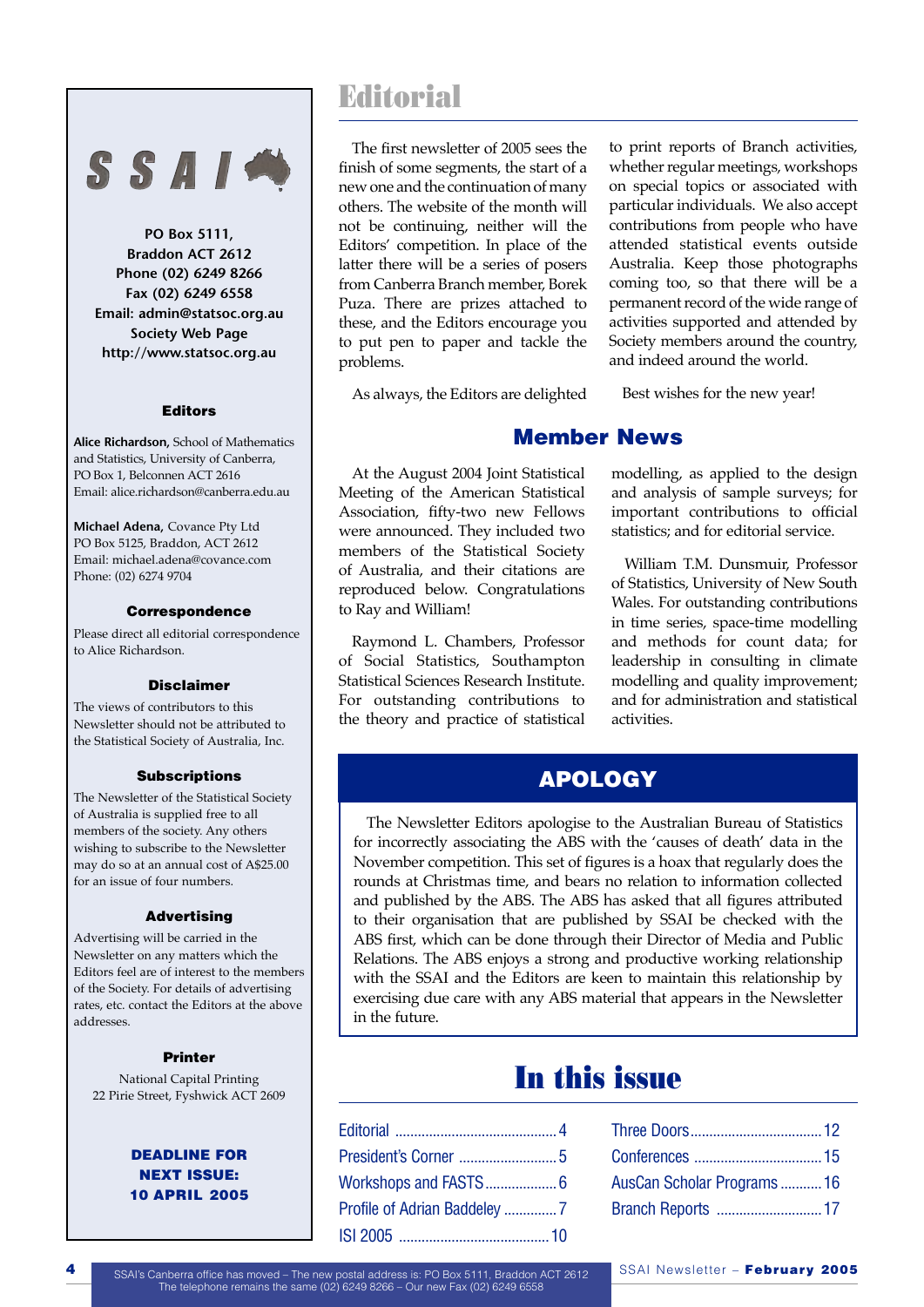#### Joe Gani's Eightieth Birthday

Joe Gani celebrated his eightieth birthday on the 15th December 2004 and a two day workshop was held in his honour at the Australian Academy of Science in Canberra. The event was arranged by the Centre for Mathematics and its Applications at ANU and congratulations must go to Chris Wetherell and the team that carried out the organisation. An impressive collection of people gave talks along with comments about the influence that Joe Gani has had on their work. Besides having an impressive academic career and being the driving force behind the establishment of two respected journals, Joe has influenced many statisticians/mathematicians around the world by his vision and ability to provide constructive suggestions. During his time as chief of the CSIRO Division of Mathematics and Statistics in the seventies, Joe implemented programs and changes that brought the best of the profession to Australia either as visitors or to longer-term appointments. This had the effect of making us all much more aware of being part of a global community with high standards and broadened our horizons. Joe is very much a legend in our community.

#### AusCan Scholar

We are seeking applications from Australian researchers interested in spending some time in Canada during 2005. Details of the programme are available from the SSAI website and if anyone knows of a person who would be interested then please encourage them to apply.

#### Direct Election of Executive Officers

At the SSAI AGM in July, Ken Russell moved that we consider the direct election of Executive officers by all SSAI members instead of the current approach where a nominating committee, made up of the Executive plus Branch presidents, puts forward nominations to Central Council. Doug Shaw has put together a paper on the subject and this has been circulated to the Executive and then will go to the next Central Council meeting early in February. I expect that this document will soon be published so that all members can consider the issue and express their views. It is interesting to note that we are very much out-of-step with comparable organisations.

#### SSAI Office and Website

For some years, SSAI has rented some office space at Covance (formerly INSTAT) in Canberra in a rather cramped set of offices at the Ainslie shopping centre. Covance has moved to a more spacious and modern site much closer to the centre of Canberra and SSAI has moved with them. Our telephone number is the same but the postal address has changed.

Coincidentally, SSAI has renovated its website and moved to a commercial server. We have been using university web sites for quite some time and are very grateful for the assistance from ANU. Special thanks go to Michael Martin for all of his assistance over the last few years. It is time for us to stand on our own feet and not rely on the generous hospitality of others. One major advantage of the new configuration is that it provides us with greater flexibility of operation in that branches and sections can now directly maintain their own section of the SSAI site quite independently of everyone else while maintaining overall

integration. This will no doubt facilitate last minute changes and announcements that will inevitably arise. Email addresses have changed along with the move so change your address book entries now.

#### **Workshops**

It is great to see so many workshops/courses happening around the country and the



registrations are running at very encouraging levels. Our Executive Officer is providing assistance by looking after registrations, fee collection and the issuing of receipts. This service is not free of charge but it frees organizers from having to sort out GST matters and so on. Some have complained that we are charging too much for this service but it is substantially less than that charged by some universities who are becoming more commercially oriented when providing such facilities.

#### ISI 2005

One of the ways that SSAI is assisting the ISI 2005 conference is by providing people to review and classify abstracts. A group of people have agreed to assist with this and their help is greatly appreciated. SSAI members will be able to take advantage of substantial discounts when registering so check out the conference website for details (www.tourhosts.com.au/isi2005/).

#### ASC/NZSA 2006

Arrangements are well in hand to stage the 2006 conference in conjunction with the NZSA in Auckland. Sky City is an excellent venue in the heart of Auckland within easy walking distance of a wide range of accommodation and shopping. We have been most impressed with the facilities and the surrounding environment. David Scott heads up the organising committee and William Dunsmuir chairs the program committee. Feel free to approach either of these two people if you have any suggestions.

> *Neville Bartlett Email: neville@nrbartlett.com.au*

### Looking for a job?

For a listing of current statistical vacancies in Australia and New Zealand visit:

#### **http://www.statsci.org/jobs**

10 positions already listed in 2005! (as at 19/01/05)

## Do you have a position to advertise on the website?

Email a job description to mritchie@wehi.edu.au. Listing is free!

This service is proudly brought to you by the



SSAI Newsletter – February 2005 SSAI's Canberra office has moved – The new postal address is: PO Box 5111, Braddon ACT 2612 The telephone remains the same (02) 6249 8266 – Our new Fax (02) 6249 6558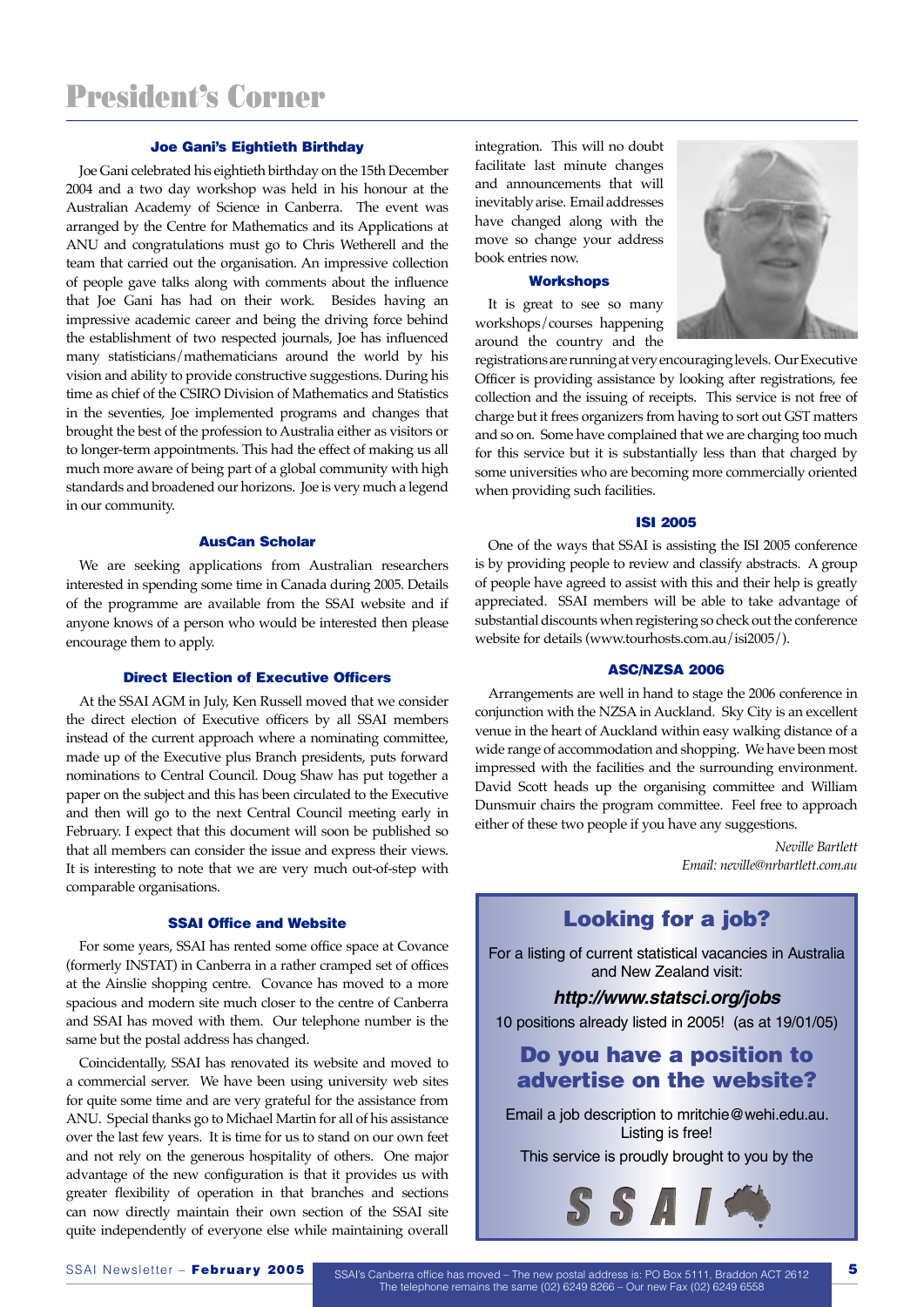#### Post-ISI Workshops

A post-ISI workshop in Canberra organised by the society with the theme of methods in official statistics is planned. The workshop coincides with visits to Canberra of overseas ISI delegates associated with the recently completed DACSEIS project, funded by the European Union. The workshop is free to members or ISI delegates but attendees are asked to register with the society ahead of time to assist organisers. The workshop will be held at ABS House in Belconnen, on Thursday 14th April. Program and registration details will be available on the SSAI website, and announced during ISI. Contacts for the workshop are Paul Sutcliffe [p.sutcliffe@abs.gov.au] and Stephen Horn [stephen.horn@facs.gov. au].

The Department of Family and Community Services is hosting a followon seminar with the same speakers on the 15th April at Tuggeranong Office Park, Greenway that will address policy implications of panel survey data quality. This seminar will be open to members and delegates, but they are asked to register interest ahead of time with Helen Boden [helen.boden@facs.gov.au]. Details will be made available on the SSAI website.

### Liaison with other organisations – FASTS

The Federation of Australian Scientific and Technological Societies (FASTS) to which the Society is affiliated through its membership of the Australian Mathematics Council held its annual general meeting 24 November in Canberra. FASTS acts as an umbrella group for its member societies, and as such reflects in amplified fashion the same pressures the statistics society has been responding to: declining membership levels in traditional professional associations even as professional activity burgeons; splintering of disciplinary loyalties; remoteness of society activity from membership. FASTS runs an office out of Canberra. Outside of a political lobby its main activity is the annual 'science meets parliament' event. In 2005 it is planning a Governance of Science Conference whose intent is: "to [discuss] global changes in the funding and structure of science and research... and focus of role and prospects of science societies ...".

The AGM was a rare opportunity for societies themselves to influence FASTS direction. In reports to Council it is clear that FASTS is facing both a goverance impass and a structural deficit in its funding, as its member base is declining. It has achieved visibility in national politics, and appears to have handled a succession at both executive officer and chair levels well. The incoming chair was a contested position, allowing for some articulation by candidates as to why they were seeking this office. In the event the meeting elected Tom Spurling to succeed Snow Barlow. Council debate centred on essential issues: what is unit of the organisation, how to respond to body of unrepresented scientists, what do societies want from an umbrella body like FASTS. Until now it has influenced the government policy agenda without committing itself to 'public good' lobbying – maybe it should? If it is to be a successful lobby group it will need the power and licence to respond quickly. This might be difficult to reconcile with 'member responsiveness'. An overhaul of its constitution was set in motion in light of inconsistencies in its structure and governance. Those curious as to what this organisation might be doing on our behalf should consult the website: www. FASTS.org.

*Stephen Horn*

### SAS Applications Workshop

Forthcoming Professional Development opportunities brought to you by the NSW Branch of SSAI.

A series of one-day workshops designed to provide members with skills in applying SAS is being planned. These workshops will be presented by SAS, are condensed versions of the corresponding SAS Institute courses and will be offered at very competitive prices.

- Mid to late February 2005
	- SAS Programming Fundamentals – Introduction to Statistics using SAS
- March 2005
	- Introduction to Data Mining using SAS

Contact: Caro Badcock – Caro.Badcock@covance.com

#### Brought to you by the NSW Branch

### Meta-analysis Workshop

The NSW Branch is proud to present a course on the use of meta-analysis during the drug development program. Professor Stephen Senn, one of the most well known statisticians world-wide contributing to the drug development industry and author of the popular books Cross-over Trials in Clinical Research, Statistical Issues in Drug Development and Dicing with Death will be visiting Australia in late March, early April as part of the ISI conference. During his visit he has agreed to present a 2-day workshop on meta-analysis on March 30-31.

Meta-analysis has now achieved a century of use and controversy. In this workshop Stephen will cover the practicalities of carrying out metaanalysis concentrating not only on different models for analysis but also on contentious matters such as when and when not to pool. Some parallels to the analysis of multi-centre trials will be made and attention will also be drawn to some differences in practice between 'public' organisations such as the Cochrane Collaboration and commercial organisations such as pharmaceutical sponsors. Common pitfalls will be covered. Case studies will include the controversy over breast cancer screening and that of rofecoxib and heart disease. Rofecoxib was the drug for arthritis and pain management that was recalled by international drug company Merck on September 2004 after a study showed an increased risk of heart attack and stroke.

So, if you are interested in metaanalyses and would like to be entertained with some discussions of the controversial nature of these methods please join us at the workshop. Further details on the speaker, the venue and registration can be found at http://www.maths.unsw.edu. au/~inge/ssai\_nsw/

Caro Badcock caro.badcock@covance.com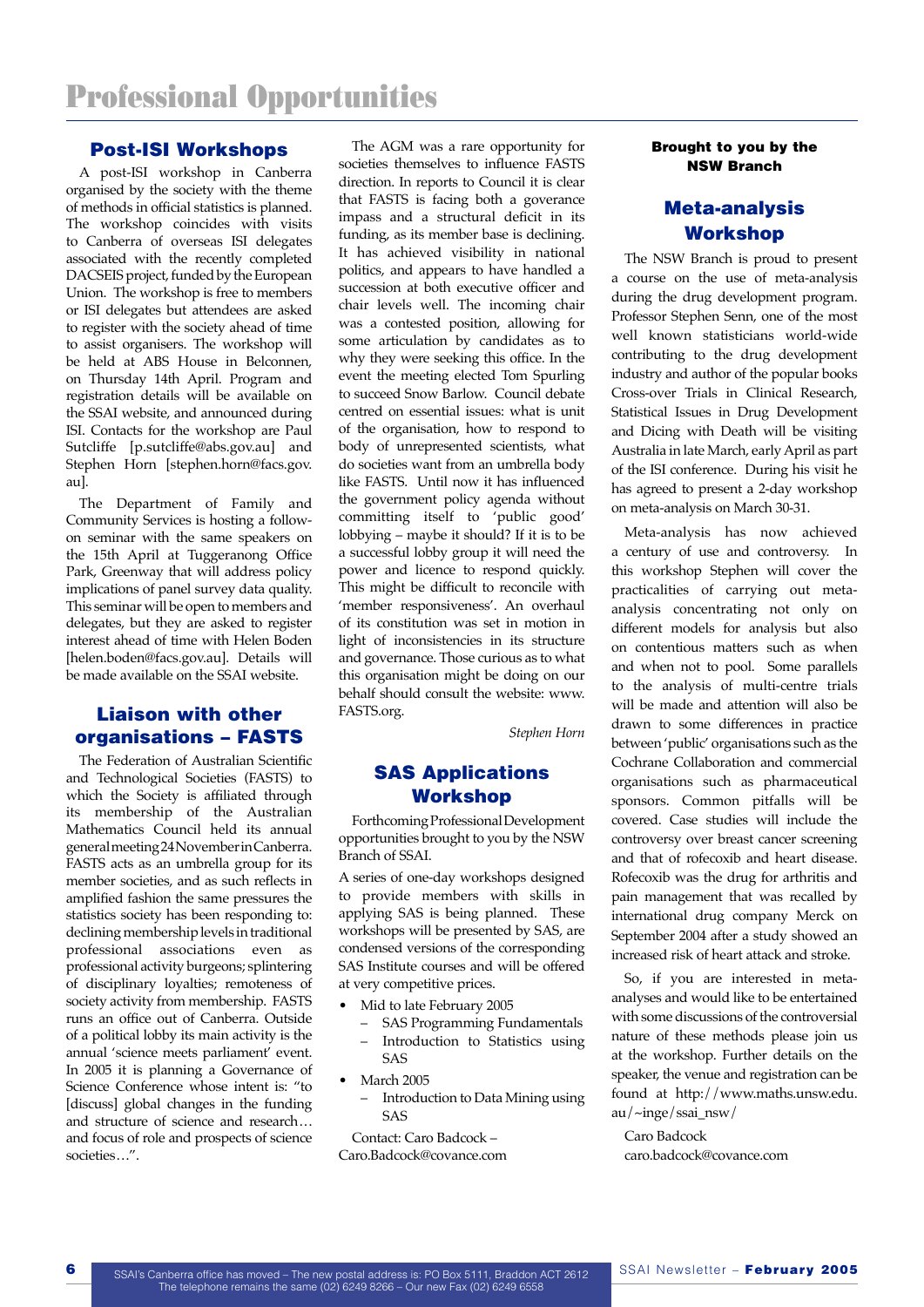# Profile of Adrian Baddeley – 2004 Pitman Medal Winner

At last year's Australian Statistics Conference in Cairns, Professor Adrian Baddeley was presented with the 2004 Pitman Medal in recognition of outstanding achievement in, and contribution to, the discipline of Statistics. Those of you seeking an official citation should look towards future issues of the Australian and New Zealand Journal of Statistics. If, on the other hand, you would like something a little lighter with a human interest slant, then read on.

Adrian Baddeley was born and brought up in Melbourne, where he attended Eltham High School. Adrian became interested in statistics while at school, inspired by a combination of good teachers and M.J. Moroney's book "Facts from Figures" which offers the following advice: "If you are young, then I say: Learn something about statistics as soon as you can." Suitably motivated, Adrian headed off to the Australian National University from which he graduated BA Hons in Statistics and Pure Mathematics in 1976. His lecturers during this degree included Eugene Seneta (for branching processes), Richard Tweedie (for Markov chains) and Chris Heyde (for martingales). Adrian was introduced to geometrical probability by Roger Miles at this time, a topic that has proved dear to his heart.

By the time Adrian left ANU the predictors of a distinguished career in statistics were already firmly in place. He had won various awards as an undergraduate (University Medal, SSA prize, Hannah Neumann medal); he had published three scientific papers; and he had long hair and a preference for hanging around lefties (although these last two factors may not be statistically significant). The next step was a move overseas, so in 1977Adrian set off for Europe via Indonesia. His stay in Paris was eventful – one of the rafters in his hotel room carried the message, "Congratulations! You have found the cheapest room in Paris! Get Out While You Still Can". Nonetheless, he survived to attend a meeting on geometrical probability in Paris before embarking on a cycling tour of France.

Adrian's next move was across the English Channel. He spent 1977-1980 doing a PhD in mathematical statistics at the University of Cambridge, supervised by David Kendall. He won the Adams prize for this work and was elected as a Research Fellow at Trinity College for 1979-1982. At the end of this period Adrian took



up a lectureship at the strong Statistics Department at the University of Bath. He admits to fond memories of the West Country, but whether these involve the fiendishly potent scrumpy cider remains a mystery. Whatever the source of his inspiration, Adrian produced ground breaking work in stereology leading to a paper on the estimation of surface area from vertical sections which has been cited more than 500 times.

Adrian returned to Australia in 1985 as a research scientist, and later senior research scientist, at CSIRO Division of Mathematics and Statistics in Sydney. He worked on statistical image analysis, spatial data analysis and stereology, and learned a huge amount about applied statistics and computing from his colleagues. Adrian developed techniques for measuring the distance between two images (including the "Baddeley metric") with application to image cleaning and optimal image reconstruction. His time at CSIRO came to an abrupt end in 1987 when, following what Adrian politely refers to as a turbulent period of reconstruction at the organization, he resigned in front of 200 people and a video camera.

In 1988 Adrian moved back to Europe as a research group leader at the Centre for Mathematics and Computer Science (CWI) in Amsterdam. He enjoyed Amsterdam hugely, and learned fluent Dutch and coffee appreciation. CWI itself provided a stimulating environment in which Adrian pursued his work in statistical image analysis and spatial statistics. In 1991 he was appointed as adjoint professor of mathematics at the University of Leiden (a common type of arrangement for senior Dutch researchers). He supervised PhD students Marie-Colette van Lieshout and Annoesjka Cabo, and worked in collaboration with Richard Gill. Adrian

developed methods for object recognition in images (for instance, recognizing cells in a microscope image) using stochastic models, and worked on summary statistics for spatial point patterns. He also applied survival analysis techniques to spatial data, and did research on stereological estimation theory. However, amidst Adrian's research achievements during this period and his enjoyment of Amsterdam living there was a sad note when he divorced his long term partner Jane in 1991.

Adrian moved to Perth in 1994 to take up his current position as Professor of Statistics at the University of Western Australia. He was head of the Department of Mathematics and Statistics from 1998- 2000, allegedly because the Dean informed him that it was, "a job that Baddeley needs doing." While at UWA Adrian has focused his research on practical methods for spatial statistics. In collaboration with Rolf Turner he has written an R software package, 'spatstat', for the analysis of point pattern data, and has developed practical estimation algorithms.

Despite Adrian's ongoing record of academic achievement, he finds time to indulge in his favourite past-times of t'ai chi and scuba diving. He is particularly fanatical about the latter and spends most weekends with his girlfriend Melissa on this or that diving trip. He has clocked up more than 600 dives, and even underwent a voluntary heart operation in order to continue this activity. There are hundreds of underwater photos on Adrian's web pages; see http://www.maths.uwa.edu. au/~adrian/scubaphoto.html. Many are stunning, but beware downloading without a broadband connection!

It is perhaps fitting to finish with a story related by my colleague (and Adrian's sometime dive buddy), Berwin Turlach, which combines Adrian's twin passions for spatial statistics and diving. Once, at the end of a long dive, which left Berwin completely lost and wondering where they were, the dive boat appeared miraculously above them. Back on the boat, Berwin complimented Adrian on his navigation skills, to which Adrian responded, "but don't you know that a random walk is recurrent?". While Adrian's underwater navigation might be somewhat haphazard, his rise to the top of the statistical tree owes nothing to chance.

*Martin Hazelton*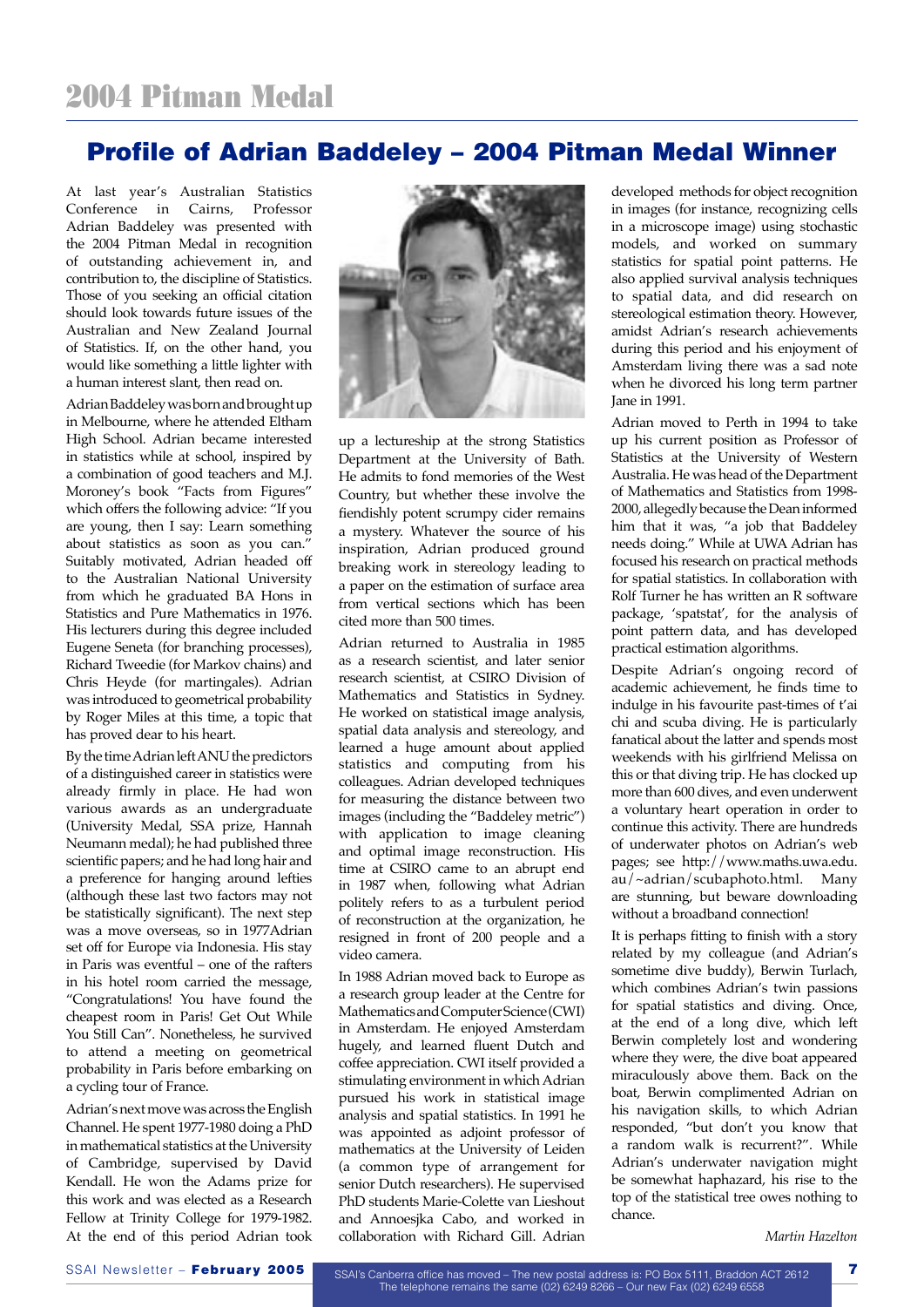# International Sri Lankan Statistical Conference and Tsunami Came Face to Face

#### Kandy, Sri Lanka: December 28-30, 2004 http://www.st.rmit.edu.au/~desilva/conference/slstat.htm

The original planning for this conference began when the two Co-Chairs, Professors Basil M. de Silva and Nitis Mukhopadhyay, met in India in December 2002. The conference venue was the Postgraduate Institute of Science (PGIS) in the middle of the beautiful lush green campus of the University of Peradeniya. The facility was wonderful and modern.

The conference was sponsored by a number of international organizations including the Department of Statistics at the University of Connecticut (Storrs, U.S.A.), the School of Mathematical and Geospatial Sciences at RMIT University (Melbourne, Australia), the Department of Statistics and Computer Science at the University of Peradeniya (Sri Lanka), the PGIS (Sri Lanka), the Indian Association for Productivity Quality and Reliability (Calcutta), and the Statistical Society of Canada.

The foreign and Sri Lankan delegates started arriving on location around December 25, 2004. Some arrived earlier for vacationing in the coastal areas and islands. At the time, the members of the international and local organizing committees were steadfast busy finalizing some of the last minute details. No one was going to leave anything to chance!

The air became more festive by the hour. The evening of December 25 was gorgeous and the spirits were high as everyone exchanged greetings and hellos with the arriving colleagues. After all, no international statistical conference of this magnitude ever took place on Sri Lankan soil as far as anyone could remember.

Unfortunately, the unimaginable tsunami hit the Sri Lankan coast and other countries in the region in the wee hours of December 26. It was impossible to fathom the destruction and the toll on human lives at first. All over the world, people felt numbed, and the Sri Lankans were no exception as everyone was quickly engulfed by the horrific sense of disbelief and helplessness.

The conference organizers, however,<br>exhibited unbelievable courage, unbelievable determination and defiance against nature to go ahead with the international forum as planned. Bravo to all the organizers, especially to Professor Lakshman Dissanayake, Director of the PGIS, and

his totally dedicated group of local committees that included a large number of faculty members, students and staff at the PGIS.

The conference began as scheduled in the early morning of December 28 by lighting the traditional oil lamp under Sri Lankan drumbeat and the rendition of her national anthem in the presence of more than 170 delegates during the opening ceremony.

The situation was a little awkward because of the overpowering emotions from freshly inflicted grief, but at the same time, the human spirit inside the auditorium wanted to soar high too. This was supposed to be the moment of glory, the culmination of two years' of

extreme hard work on the part of so many colleagues. Everyone realized that there was no turning back. After observing a minute of solemn silence to commemorate the lives lost to the sea, all the delegates quickly moved the program forward.

The chief guest, Hon. Professor Tissa Vitharana, Minister of Science and Technology of Sri Lanka, kindly declared the conference open. He delivered the keynote address challenging statisticians to help very poor countries like Sri Lanka to advance quickly in science, education, health and information technology. His presence was a miracle of sorts and a morale booster especially in view of his assignment (delegated by the President) to head Sri Lanka's urgent health and human services as well as relief efforts in the face of this world's biggest natural catastrophe. The Chancellor of the University of Peradeniya and other special guests also welcomed the gathering during the inauguration.

Professor Kanti V. Mardia (University of Leeds, U.K.) gave the first plenary presentation "Past Revolutions and Future Prospects in Science and Statistics" which set the tone for this conference's theme, namely, 'visions of futuristic methodologies'. Professor Albrecht Irle



*Sri Lankan traditions evident at the opening ceremony.*

(University of Kiel, Germany) gave the second plenary presentation in the interface of mathematics, statistics and finance, a fast growing field in its own right.

The participants were represented from countries including Australia, Austria, Canada, Finland, Germany, India, Malaysia, New Zealand, Singapore, South Africa, Sri Lanka, Switzerland, Syria, Thailand, United Kingdom and the United States of America. Larger contingents came from Australia, Canada, India, New Zealand, United Kingdom and the United States of America. The largest contingent consisted of colleagues of Sri Lankan origin, residing in Sri Lanka and elsewhere.

There were thirty invited paper sessions on varied topics such as adaptive and algorithmic approaches, applied time series, Bayesian methodology, biological applications, biostatistics, clinical trials, computational statistics, corporate decision making, data mining, data warehouse and analysis, estimation, financial econometrics, hypothesis testing, likelihood based inference, modeling online auction data, operations statistics, option pricing models, regression techniques, reliability analysis, sampling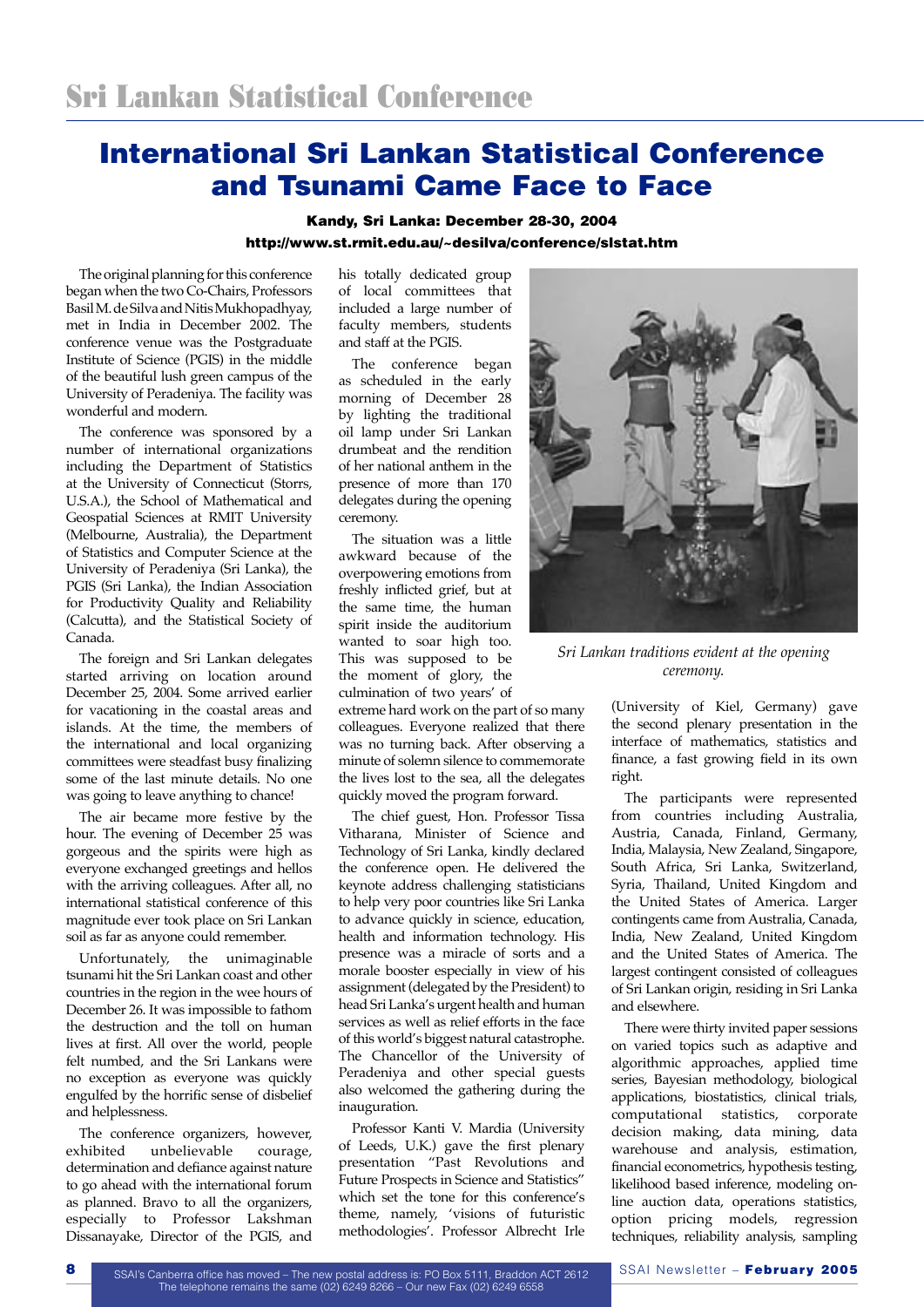designs, sequential methodology, statistical methods, statistics in health science and environment, and statistics in sport.

There were few cancellations or delayed arrivals of participants. Everyone around understood the situation and painfully sympathized. Those who could not attend the conference were sorely missed by the participants.

A high point included the compilation of the refereed conference proceedings before the conference started and a printed copy was given to each participant at the conference. It is a delight to report that the refereed proceedings include both plenary papers and forty two selected invited papers filling nearly six hundred pages. Exact details of this copyrighted volume are furnished below:

*Proceedings of the International Sri Lankan Statistical Conference: Visions of Futuristic*  *Methodologies*. Basil M. de Silva and Nitis Mukhopadhyay, eds. (December 2004), pp. 588. PGIS, University of Peradeniya, Sri Lanka and RMIT University, Melbourne, Australia (ISBN 0 86459 339 2).

One of the goals of this international conference was to create a bridge of communication to share the cutting edge ideas and methodologies with the younger generation in Sri Lanka. The occasion gave everyone a wonderful opportunity to meet and interact with many local graduate students and younger colleagues. Many students enthusiastically asked if this kind of international conference could be held again next year! They were definitely energized and so were the foreign delegates. This exercise was surely a winwin proposition for everyone involved.

Sri Lankan hospitality will remain in the memories of all participants for a very

long time. Every participant will surely remember how courageous Sri Lankan colleagues and others have been against all odds when the chips were down, especially in the face of unimaginable high stakes and casualties of tsunami of December 26, 2004.

The ultimate hope is that the friendship and collegiality that were nurtured among scientists from Sri Lanka and other countries during December 28-30, 2004 will continue to reign. This bond would then grow into better and more elaborate scientific exchanges in the future. In a global environment of our existence, no one can really afford to leave anyone behind, because everyone's legacy surely affects everyone else's!

> *Nitis Mukhopadhyay University of Connecticut, Storrs*

**ISI2005 will have an interactive panel session for Young Statisticians on Friday 8 April. For more information check out the conference program or email Anna Munday on anna@daa.com.au**





Statistical Society of Australia Inc.

# **Attention: Young Statisticians and Students**

Are you new to the profession or a statistical student and a member of SSAI wanting to attend ISI 55 in Sydney in April 2005?

The 2005 Session of the International Statistical Institute (ISI) will be held in Sydney from 5-12 April 2005.

SSAI has allocated money to contribute to young statisticians and/or students who need some financial assistance to attend the conference. Conference registration for supported SSAI members has been sponsored by the Australian Bureau of Statistics.

If you would like to be considered in obtaining some financial assistance to attend the conference please forward 1-2 page document addressing the section criteria.

| <b>Selection Criteria</b>                                                                                                                                    | Please send your application, addressing the Selection     |
|--------------------------------------------------------------------------------------------------------------------------------------------------------------|------------------------------------------------------------|
| • What would be the value to your both short term and                                                                                                        | Criteria together with your CV and transcripts of your     |
| your developing career to attend the conference?                                                                                                             | academic results to:                                       |
| • Which aspect of the conference is most interesting to you?                                                                                                 | Ms Jane Waslin                                             |
| Why?                                                                                                                                                         | <b>Executive Officer</b>                                   |
| • What is the level of assistance required?                                                                                                                  | <b>SSAI</b>                                                |
| • Provide two Professional Referees                                                                                                                          | PO Box 5111                                                |
| You will also be required to provide a Report on return for<br>the SSAI which may be reproduced in the SSAI Newsletter<br>and/or posted to the SSAI website. | Braddon ACT 2612<br>Applications close Monday 7 March 2005 |

#### **Applications Close Monday 7 March 2005**

Should you have any enquiries please contact Jane Waslin Ph: (02) 6249 8266 or email: admin@statsoc.org.au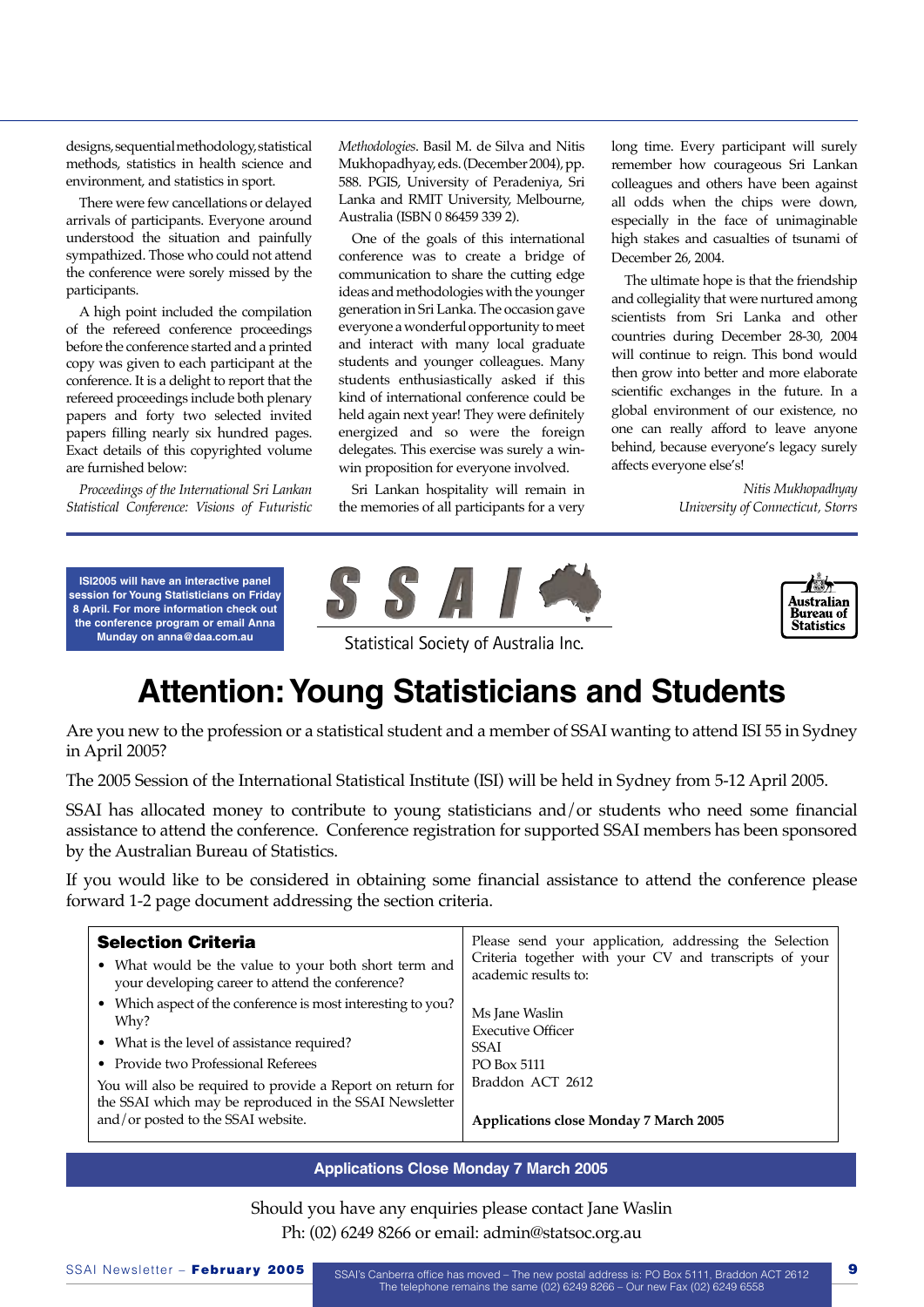# 55th ISI Session – Sydney, Australia

#### Register now!

#### Discount Registration available for SSAI Members

This year the 2005 Session of the International Statistical Institute (ISI) will be held in Sydney, Australia, from 5 to 12 April.

In recognition of the contribution the SSAI is making to the 2005 ISI Session, the ISI National Organising Committee is pleased to announce that members of the Statistical Society of Australia (SSAI) can register at the ISI member rate of \$730. This is a great opportunity for SSAI Members to attend an ISI Session on home soil and take advantage of this cost-effective and enjoyable way to stay in touch with the latest statistical developments.

If you are intending to participate, it is highly recommended that you register now. To register please complete the online registration form at www. tourhosts.com.au/isi2005 or return the Registration Form in Bulletin II to the Conference Managers. Even if you are still undecided as to whether to attend or not you should register your interest to ensure you are kept informed about the Session developments.

If you have already registered for the Session please continue to check the Session website www.tourhosts. com.au/isi2005 on a regular basis for program updates and conference news.

#### Key Dates

 **4 March 2005** – Speakers to email their presentation to the Conference Managers

 **4 April 2005** – Registration for the Session commences

**5 April 2005** – Session opens

**12 April 2005** – Session closes

#### Scientific Program

The Scientific Program for the ISI Session will feature leading keynote speakers from around the world and more than 100 scientific Sessions.

 Geoff Lee, Local Program Committee Chair and Head of ABS Methodology Division said ''… the Invited Program is shaping up really well". "The opportunity to attend a Session of the ISI in Australia is a once in a lifetime opportunity".

 Members of the SSAI will be assisting the ISI 2005 Local Program Committee



to review the papers for the Session to ensure the Session is a success.

The Scientific Program will be supplemented with tutorials and short courses. Special theme days will cater for those with interests in finance and statistics, environmental statistics and genomics.

Details on the Scientific Program, including the full list of Invited and Contributed Paper Meetings, are listed on the Session website at www. tourhosts.com.au/isi2005.

#### Keynote speakers confirmed

Renowned mathematical biologist Lord Robert May, econometrician Professor Clive Granger and Deputy Governor of the Reserve Bank of Australia Glenn Stevens have been confirmed as key speakers at the 2005 Session of the International Statistical Institute (ISI) scheduled for Sydney next April 5-12.

Lord May, an Australian by birth, obtained his doctorate in theoretical physics from the University of Sydney in 1959 at the age of 23. He is a world authority on mathematical biology.

In 2000, he was appointed for five years as President of the Royal Society of London, a position with a rich tradition and one of the most esteemed in the world of science. That followed a fiveyear appointment as the Chief Scientific Adviser to the British Government and Head of the Office of Science and Technology, playing an influential role in national scientific affairs.

Lord May holds a Royal Society Professorship jointly in the Department of Zoology, Oxford University, and at Imperial College, London, and is a Fellow of Merton College, Oxford.

Clive Granger shared the 2003 Nobel Prize in Economic Sciences with Robert Engle for their discoveries in the analysis of time series data. The work has fundamentally changed the way that economists think about financial and macro-economic data and has led to significant breakthroughs in Statistics and Macro-economic forecasting.

Professor Granger is also noted for developing a formal statistical notion of causality based on which variables help to predict other variables. His discovery is widely used and is commonly known as "Granger causality". He is now Professor Emeritus at University of California, San Diego (UCSD).

Glenn Stevens has been the Deputy Governor of the Reserve Bank of Australia (RBA) since December 2001 and has spent most of his professional career in RBA, joining the bank's Research Department in 1980. He holds degrees in Economics from the University of Sydney and the University of Western Ontario, Canada.

In 1990, he was a Visiting Scholar at the Federal Reserve Bank of San Francisco. He was Head of the Economic Analysis Department of the Reserve Bank of Australia from August 1992 to September 1995 and head of its International Department from September 1995 to December 1996.

Since December 1996 he has been Assistant Governor (Economic), responsible for overseeing the economic analysis and research of the Bank's staff and formulating policy advice for the Governor and the Board of the Bank. Glenn is currently a Member of Advisory Boards for the Melbourne Institute of Economic and Social research and the Hong Kong Institute for Monetary Research..

#### Satellite Meetings

A number of satellite meetings will be held before or after the 2005 ISI Session. Details and links for each meeting are listed below:

#### **31 March – 2 April 2005**

 Issues for Official Statistics for Small Countries (especially island nations) Noumea, New Caledonia (www.stat. fi/iaos/future\_activities.html)

#### **29 March – 1 April 2005**

 14th International Workshop on Matrices and Statistics Auckland, New Zealand (http://iwms2005. massey.ac.nz)

#### **4 – 5 April 2005**

Statistics Education and the<br>Communication of Statistics Communication of Sydney, Australia (http://www.stat. auckland.ac.nz/~iase/conferences. php?show=iase2005)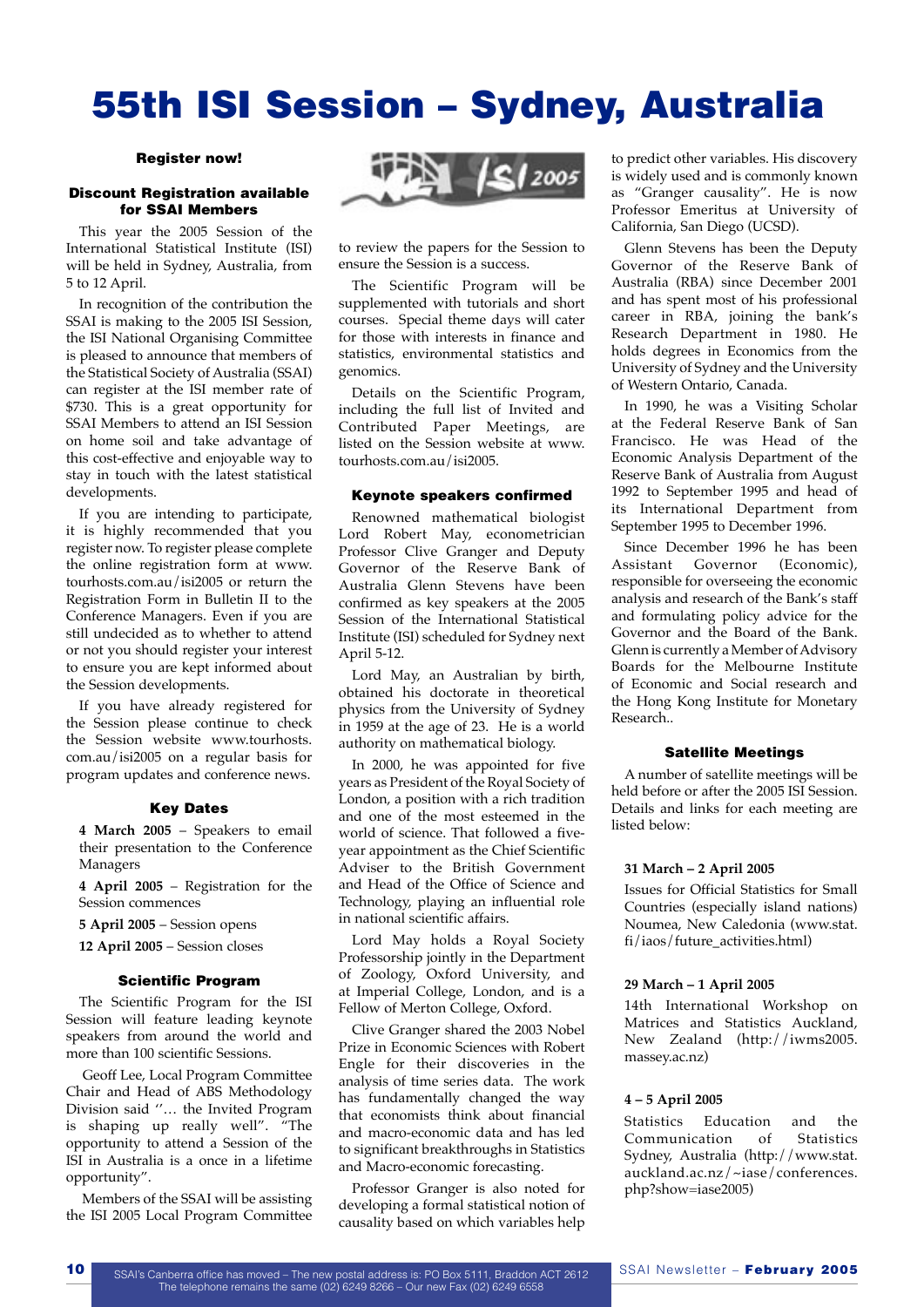| <b>General Schedule</b>  |                      |                            |                             |                              |  |
|--------------------------|----------------------|----------------------------|-----------------------------|------------------------------|--|
|                          | <b>MORNING</b>       | <b>EARLY AFTERNOON</b>     | <b>LATE AFTERNOON</b>       | <b>EVENING</b>               |  |
| Monday 4 April           | <b>Short Courses</b> | Registration               | Registration                |                              |  |
|                          |                      | <b>Short Courses</b>       | <b>Short Courses</b>        |                              |  |
| Tuesday 5 April          | Registration         | Registration               | <b>Opening Ceremony</b>     | <b>Welcome Reception</b>     |  |
|                          | <b>Short Courses</b> | <b>Short Courses</b>       | <b>Short Courses</b>        |                              |  |
| <b>Wednesday 6 April</b> | Scientific Meetings  | <b>Scientific Meetings</b> | Scientific Meetings         | <b>Optional Social Event</b> |  |
| Thursday 7 April         | Scientific Meetings  | Scientific Meetings        | Presidents IPM Meeting      | Australiana Night            |  |
| Friday 8 April           | Scientific Meetings  | <b>Scientific Meetings</b> | Scientific Meetings         | <b>Optional Social Event</b> |  |
| Saturday 9 April         | Scientific Meetings  | Excursions                 | Excursions                  | <b>Optional Social Event</b> |  |
| Sunday 10 April          | Excursions           | Excursions                 | Excursions                  | <b>Optional Social Event</b> |  |
| Monday 11 April          | Scientific Meetings  | Scientific Meetings        | <b>ISI</b> General Assembly | Farewell Party (optional)    |  |
| Tuesday 12 April         | Scientific Meetings  | Scientific Meetings        | Scientific Meetings         |                              |  |

#### **13 – 16 April 2005**

 Fourth International Symposium on Business and Industry Finance, near Cairns, Queensland, Australia (www.action-m.com/isbis4)

#### **14 – 15 April 2005**

 Measuring Small Populations Wellington, New Zealand, (www. stats.govt.nz/ISIsatellitemeeting)

#### Social Program

The Social Program will be a highlight of the Session and has been designed to provide participants with an opportunity to relax, experience Sydney and maximise networking opportunities. The following events are included in the registration fee for delegates and accompanying persons:

#### **Tuesday 5 April 2005**

 Opening Ceremony "Centenary Celebration – from Dreamtime to the Future

#### **Tuesday 5 April 2005**

Welcome Reception "Faces of Australia"

#### **Thursday 7 April 2005**

 Australiana Evening – "The Way of Life Down Under"

The following **optional events\*** will be offered to delegates and accompanying persons.

#### **Wednesday 6 April 2005**

 Discover the Historic Pubs of the Rocks

**Friday 8 or Saturday 9 April 2005**

A night at the Sydney Opera House

### **Sunday 10 April 2005**

Australian Wildlife by Night

**Monday 11 April 2005**

Farewell Party "A Floating Affair"



*ISI 2005 Sydney, Australia 5-12 April 2005 – Come and see Sydney, an exciting and cosmopolitan city located on one of the largest and most beautiful harbours in the world.*

\* Optional events are not included in the registration fee.

See the website www.tourhosts.com. au/isi2005/social.asp or Bulletin II for more details.

#### Contact Details

ISI 2005 Conference Managers GPO Box 128 SYDNEY NSW 2001 Telephone: +61 02 9248 0800 Fax: +61 2 9248 0800 Email: isi2005@tourhosts.com.au Website: www.tourhosts.com.au/ isi2005

### Have you seen Information Bulletin II?

Information Bulletin II provides the latest details on the arrangements for the 2005 ISI Session and the final registration form. A copy is available on the ISI Website www. tourhosts.com.au/isi2005. If you would prefer a hard copy email isi2005@tourhosts.com.au and a copy will be sent to you.

# *We look forward to seeing you in Sydney!*

SSAI Newsletter – February 2005 SSAI's Canberra office has moved – The new postal address is: PO Box 5111, Braddon ACT 2612 The telephone remains the same (02) 6249 8266 – Our new Fax (02) 6249 6558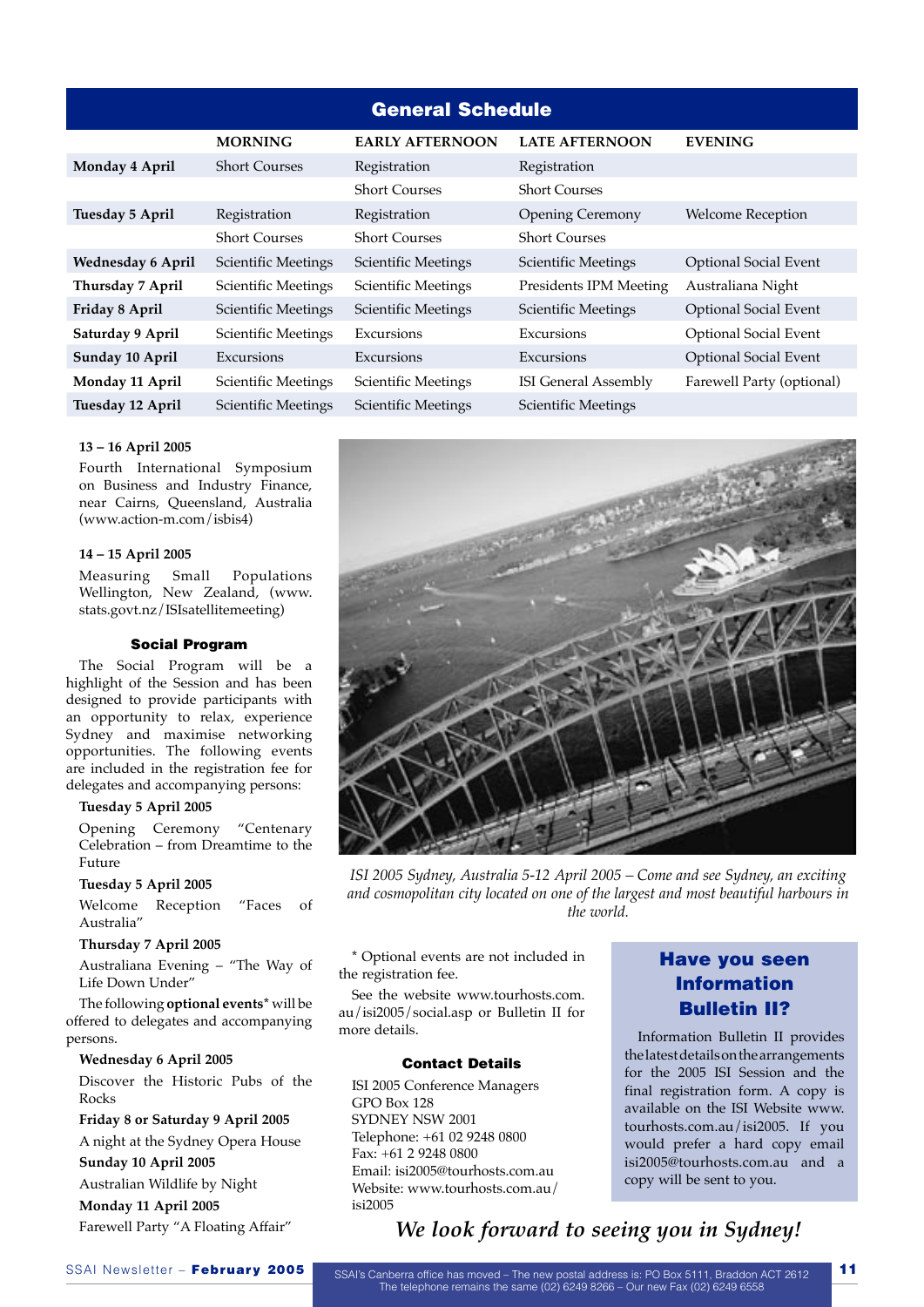Welcome to a new feature of the SSAI Newsletter, titled *Three Doors*. From now on, each issue will contain this regular column whose purpose is the discussion of interesting questions, paradoxes, conundrums, etc. in the field of probability and statistics. In each edition there will be a puzzle for readers to solve. All persons who submit a correct solution will be eligible for a fabulous mystery prize donated by the Statistical Society. That prize, its winner (or winners), and of course the solution, will be announced in the subsequent edition.

#### The Monty Hall Three Doors Problem

In this inaugural edition of *Three Doors* we will discuss and expand on the problem from which that name derives, namely the famous Monty Hall Three Doors Problem. Much has been written on this perennial topic. For example, type "Monty Hall" into *Google*, and see Morgan *et al*. (1991), Gillman (1992), Barbeau (1993), Chun (1999) and Eisenhauer (2000). Morgan *et al*. quote the problem as follows:

*Suppose you're on a game show and given a choice of three doors. Behind one is a car; behind the others are goats. You pick door No. 1, and the host, who knows what's behind them, opens No. 3, which has a goat. He then asks if you want to pick No. 2. Should you switch?*

The most popular solution to this problem is that it makes no difference what you do. Another solution is that if you were to play the game many times and never switch then you would effectively be ignoring that option and so would win about 1/3 of the time. Consequently, by switching every time you would win about 2/3 of the time. It follows that switching in the current game will *double* your chance of winning the car.

However, there are serious objections to both of these solutions, as discussed by Morgan *et al*. Their solution is to interpret *p*, the probability that winning will win you the car, as the *conditional* probability that the car is behind No. 2, given that you pick No. 1, and given that the host opens No. 3 and offers the option to switch. In the Appendix it is shown that  $p = 1/(1 + q)$ , where *q* is the probability with which the host was going to open No. 3 and offer the option to switch in the event of you correctly picking No. 1. This result assumes that: (a) the car was hidden randomly; (b) you were definitely going to pick a door randomly; and (c) the host was definitely going to open a goat door (other than the door picked by you) and offer the option to switch.

Now *q* is not specified in the problem and could be anything from 0 to 1, inclusive. Therefore *p* could be anything from 1/2 to 1, inclusive. This means that you should switch, although doing so will not *necessarily* guarantee you an advantage. For example, it is possible that the host always opens the door with the highest number when presented with a choice. If that is the case then  $q = 1$  and so  $p = 1/2$ .

#### The Two Monties Puzzle

*Suppose you're on a game show and given a choice of three doors. Behind one is a car; behind the others are goats. You pick door No. 1, and the host, who knows what's behind them, opens No. 3, which has a goat. He then asks if you want to pick No. 2. Find the probability that the car is behind No. 2 under the following assumptions:* 

*(a) the car was hidden randomly; (b) you were definitely going to pick a door randomly; (c) the host was definitely going to open a goat door (other than the door picked by you) and offer the option to switch; (d) the host is one of two (called M1 and M2) who take turns at staging the show on alternate nights; (e) whenever presented with a choice of two doors to open, M1 opens the door with the lowest number, and M2 decides by flipping a coin; and (f) you randomly chose a night on which to play and have no extra information regarding the host's identity.* 

For your chance to win a fabulous mystery prize, send your solution by email to <br/>borek.puza@anu.edu.au>. To be eligible, your solution must be supported by clear working (in less than one page, with no special characters) in the body of the email.

#### Appendix

Let "1" and "2" stand for the car being behind doors No. 1 and No. 2, respectively, let *A* be the event that you pick No. 1, and let *H* be the event that the host opens No. 3 so at to reveal a goat and offers the option to switch. Then by Bayes' rule, the probability that the car is behind No. 2 equals

- $p = P(2|AH) = P(2AH) / P(AH)$ 
	- $= P(2)P(A|2)P(H|2A)/{P(1)P(A|1)P(H|1A)} +$ *P*(2)*P*(*A*|2)*P*(*H*|2*A*) }
	- $= P(H|2A)/{P(H|1A) + P(H|2A)}$  by assumptions (a) and (b) whereby  $P(1) = P(2) = P(A | 1) = P(A | 2) = 1/3$
	- $= 1 / (1 + q)$  by assumption (c) whereby  $P(H | 2A) = 1$ , and where  $q = P(H | 1A)$ .

#### **References**

Barbeau, E. (1993). The problem of the car and the goats. *The College Mathematics Journal*, **24**(2), 149-154.

Chun, Y. H. (1999). On the information economics approach to the generalized game show problem. *The American Statistician*, **53**, 43-51.

Eisenhauer, J. G. (2000). The Monty Hall matrix. *Teaching Statistics*, **22**(1), 17-20.

Gillman, L. (1992). The car and the goats. *American Mathematical Monthly*, **99**(1), 3-7.

Morgan, J. P., Chaganty, N. R., Dahiya, R. C., and Doviak, M. J. (1991). Let's make a deal: The player's dilemma. *The American Statistician*, **45**, 284-289, 347-348 (with discussion, including Marilyn vos Savant's reply and a rejoinder to her).

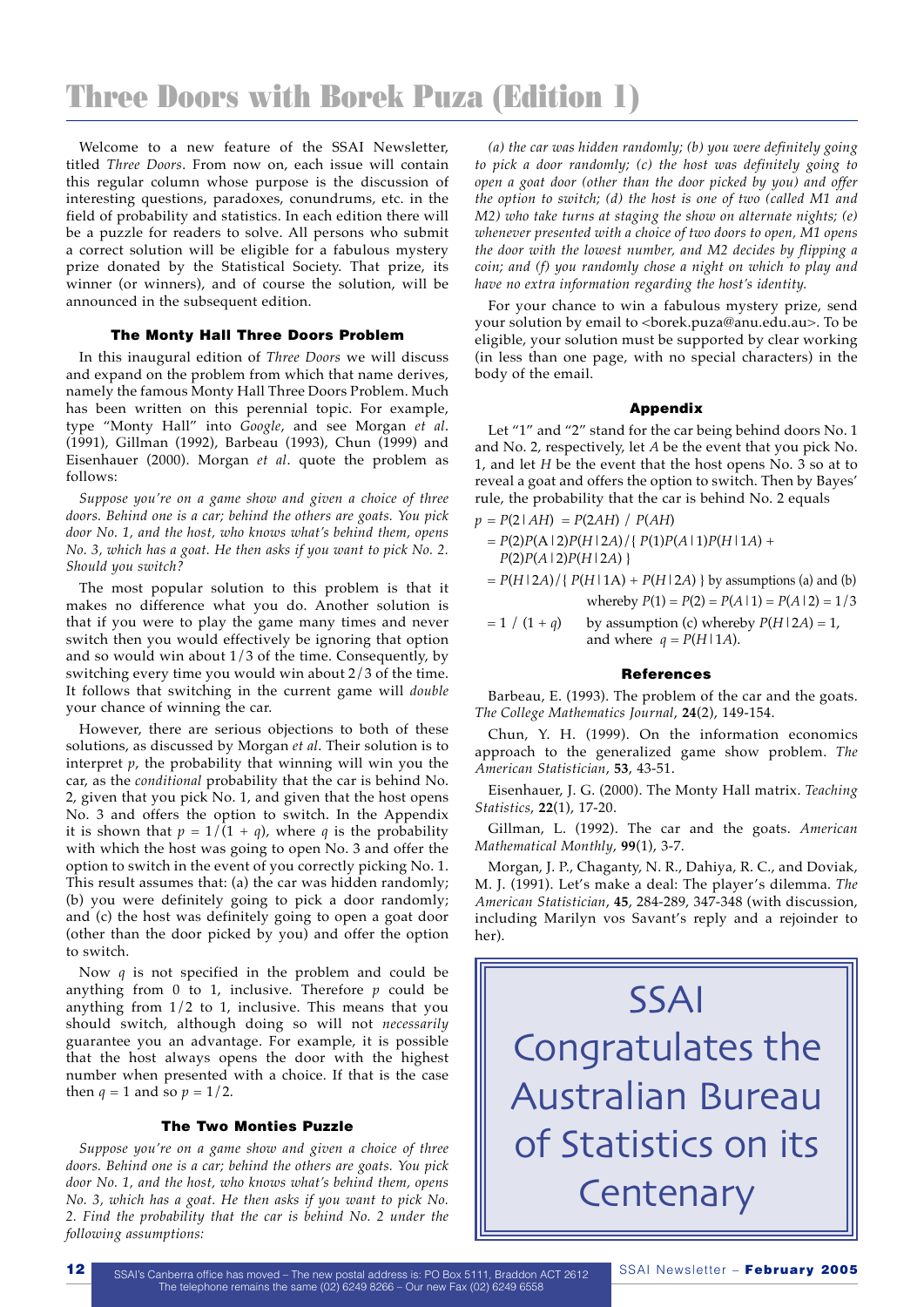# Election of SSAI Office Holders

# A Discussion Paper

*This discussion paper was prepared in response to concerns expressed by members at the 2004 SSAI Annual General Meeting in Cairns. The Society would like to hear the opinions of members about the options outlined in the paper below. If you wish to express a view, please contact the Secretary of the Society, or the President or Secretary of your Branch. Email addresses for Society and Branch Secretaries are listed on page 15 of this Newsletter.* 

> *Doug Shaw Secretary, SSAI*

#### **1. Background**

At the SSAI Annual General Meeting in July, 2004 several members expressed the view that SSAI elections would be more democratic if office bearers were elected by a vote amongst all members, rather than by a vote amongst Central Council members as at present. The meeting unanimously passed a motion requesting that Central Council consider this issue.

The current Rules of the Society, adopted at the 2004 Annual General Meeting, make the following provisions for the election of office bearers.

- (1) The Council shall elect the office-bearers of the Society from nominations in accordance with Sub-Rules (2) and (5) as follows.
- (2) There shall be a Nominating Committee consisting of the President as convenor, the Vice-President, the Secretary, the Treasurer, the Australian Editor of The Australian and New Zealand Journal of Statistics, and the President for the time being of each Branch of the Society.
- (3) By 28th February in each year, the Nominating Committee shall submit to Council a list of not more than three names for each of those of the offices of Vice-President, the Secretary, the Treasurer that require election for the ensuing year. In the event that an election is necessary, a ballot shall be conducted before 31 March. Council shall appoint a member of the Society as returning officer; the returning officer shall determine the manner of conducting the ballot.
- (4) Nominations of candidates for election as office-bearers of the Society may be made by any member of the Society or by any Branch Council of the Society to any member of the Nominating Committee, by 31st January in each year.
- (5) The Nominating Committee, before 31st October of the previous year, shall seek from each Branch nominations of candidates for election as office-bearers of the Society, for those offices that require election for the ensuing year.

The following observations can be made in relation to the application of these clauses, noting that the only change made to them in the most recent revision of the Rules was in relation to the returning officer for the ballot amongst Central Council members.

a. Elections for Society office bearers, such as that for Vice-President in 2004, are rare

- b. The opportunity for members of the Society to nominate candidates for election was not publicized in the most recent elections
- c. For the most recent elections, the Nominating Committee did not meet as a Nominating Committee. The members of the Nominating Committee were asked to put forward nominations for Vice-President, three nominations were made and all three went forward (one nominee withdrew before the ballot was held).

#### **2. Practice in other Societies**

The Rules of some other bodies were examined to obtain a view of common practice in this area.

#### New Zealand Statistical Association

The President, Secretary, Treasurer and a committee are elected, after being proposed and seconded, by members attending the Annual General Meeting.

#### International Biometric Society

A Vice-President is elected every second year by a ballot of the Council; the person elected serves one year as Vice-President, two years as President and a fourth year as Vice-President. A nominating committee puts forward a nomination or nominations for Vice-President, and a ballot is held even if there is only one nominee. The nominating committee writes to all Regions seeking nominations; nominations must be supported by more than one Region. The nominating committee also puts forward nominations for Secretary; id there is more than one nominee a ballot of the Council is held.

#### Australian Mathematical Society

Elections are held for President-elect (in odd years), Vice-President and ordinary members of Council. The Council acts as a nominating committee; in addition any two members can make a nomination. The ballot contains the names of the Council nominees and the names of members' nominees. Voting is by postal ballot of members, although e-voting is allowed. The Secretary and Treasurer are appointed by Council.

#### American Statistical Association

Postal ballot elections are held annually for President-elect and Vice-President. A Committee on Nominations is required to submit at least two candidates for each of Presidentelect and Vice-President. In addition, nominations may be made by members' petition; a petition requires at least 100 signatures. The Association employs an Executive Officer who is the Secretary; the Board of the Association appoints a Treasurer.



SSAI Newsletter – February 2005 SSAI's Canberra office has moved – The new postal address is: PO Box 5111, Braddon ACT 2612 13 The telephone remains the same (02) 6249 8266 – Our new Fax (02) 6249 6558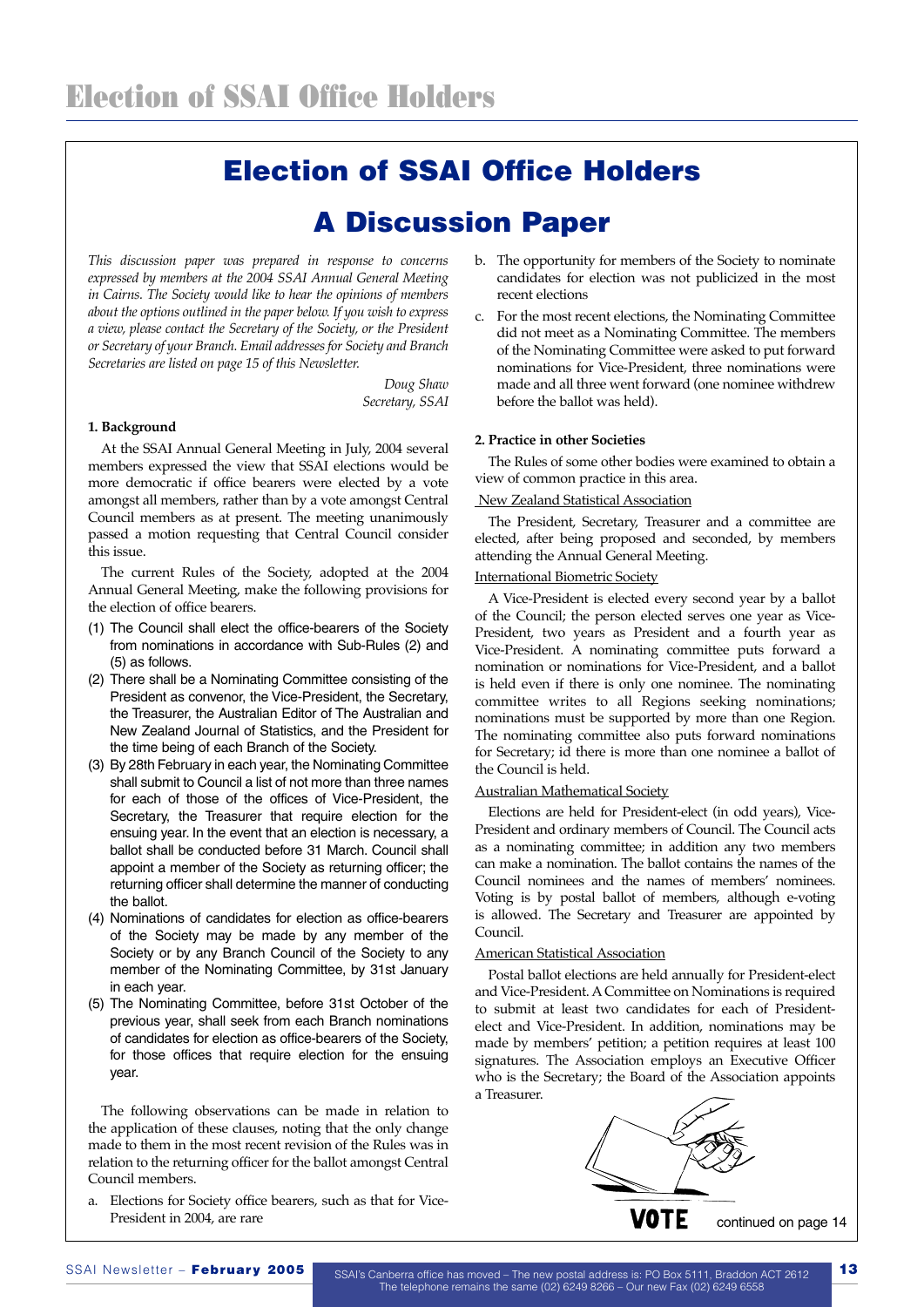#### Royal Statistical Society

The Council consists of a President, an Honorary Treasurer, three Honorary Secretaries, twenty-six Ordinary Members, three Past Presidents, and co-opted members. Council nominates a candidate for President; in addition, any six members can nominate a Fellow for President. Council calls for suggestions for the remaining elected positions, and forwards to members one nomination for Honorary Treasurer, one nomination for each of the Honorary Secretary positions, and twice as many nominations as there are Ordinary Member positions to be filled. Any four members can nominate a Fellow for one of these positions. Voting is by a postal ballot of all members.

#### Institute of Mathematical Statistics

Elections are held for a President-elect and fifteen council members. The President selects a Nominating Committee which produces at least one nomination for President-elect and at least two nominations for each council position. Other nominations may be made by a petition of at least twenty members. The election is by postal ballot of all members. The council elects administrative and editorial officers by majority vote.

#### International Statistical Institute

Elections are held for a President-elect and three Vice-Presidents, as well as Council members. Council appoints a Nominating Committee to propose officers and council members. Nominations can also be made by a petition of five or more individual members. Voting is by a secret mail ballot. The roles of Secretary and Treasurer are taken on by the Institute's Permanent Office.

Setting aside the practices of the New Zealand Statistical Association and the International Biometric Society, the clear commonalities amongst the other bodies are

- a. A ballot of all members for Presidential positions
- b. A Nominating Committee to nominate candidates for elected positions
- c. Provision for some number of members to make nominations in addition to those made by the Nominating Committee

There does not appear to be unanimity about the election of Secretaries and Treasurers for those bodies where these positions are elected rather than being paid positions. Some include them in the general election process, others reserve their election for the body's council.

#### **3. Options for SSAI**

Before considering options relating to elections, it would appear that

a. There should be a Nominating Committee charged with producing at least one nomination for each position to be filled by election. Mandating that the Nominating Committee should produce at least two nominations, and hence ensure an election, appears to be unnecessary – it is usually all that the Committee can do to come up with one nomination!

b. The process of nomination by members should be clarified to ensure that such nominations are in addition to the nominations made by the Nominating Committee. Requests for such nominations should be advertised to all members, perhaps in the November issue of the Newsletter. A decision must be made as to how many members must support a valid nomination; two or five seem to be the right sort of numbers.

With this background, three options are considered. Note that, in all options, an election would only be required if there is more than one nomination for a position.

#### **Option 1 – The Status Quo**

Under this option, elections for Vice-President, Secretary and Treasurer would continue to be held amongst the members of Central Council.

Advantages:

Minimises changes to the Rules

Cheaper than a ballot of all members

Disadvantages:

Does not address member concerns about the current 'undemocratic' process

Leaves SSAI visibly out of line with contemporary practice

#### **Option 2 – Election amongst all members for Vice-President only.**

Under this option, the Vice-President would be elected by a ballot of all members, but the Secretary and Treasurer would continue to be elected by a ballot of Central Council members.

Advantages:

Satisfies member requirements for a democratic process in respect of the most visible office

May ensure more continuity in the 'operational' positions of Secretary and Treasurer

The model is adopted by some other bodies

Disadvantages:

Members may still feel disenfranchised in respect of the positions of Secretary and Treasurer

There would be a significant cost associated with the election of a Vice-President

#### **Option 3 – Election amongst all members for Vice-President, Secretary and Treasurer**

Under this option, all of the Vice-President, Secretary and Treasurer would be elected by a ballot of all members.

Advantages:

Satisfies member requirements for a democratic process This model is adopted by some bodies

#### Disadvantages:

Introduces a possibility of loss of continuity in the 'operational' offices of Secretary and Treasurer

There would be a significant cost associated with an election.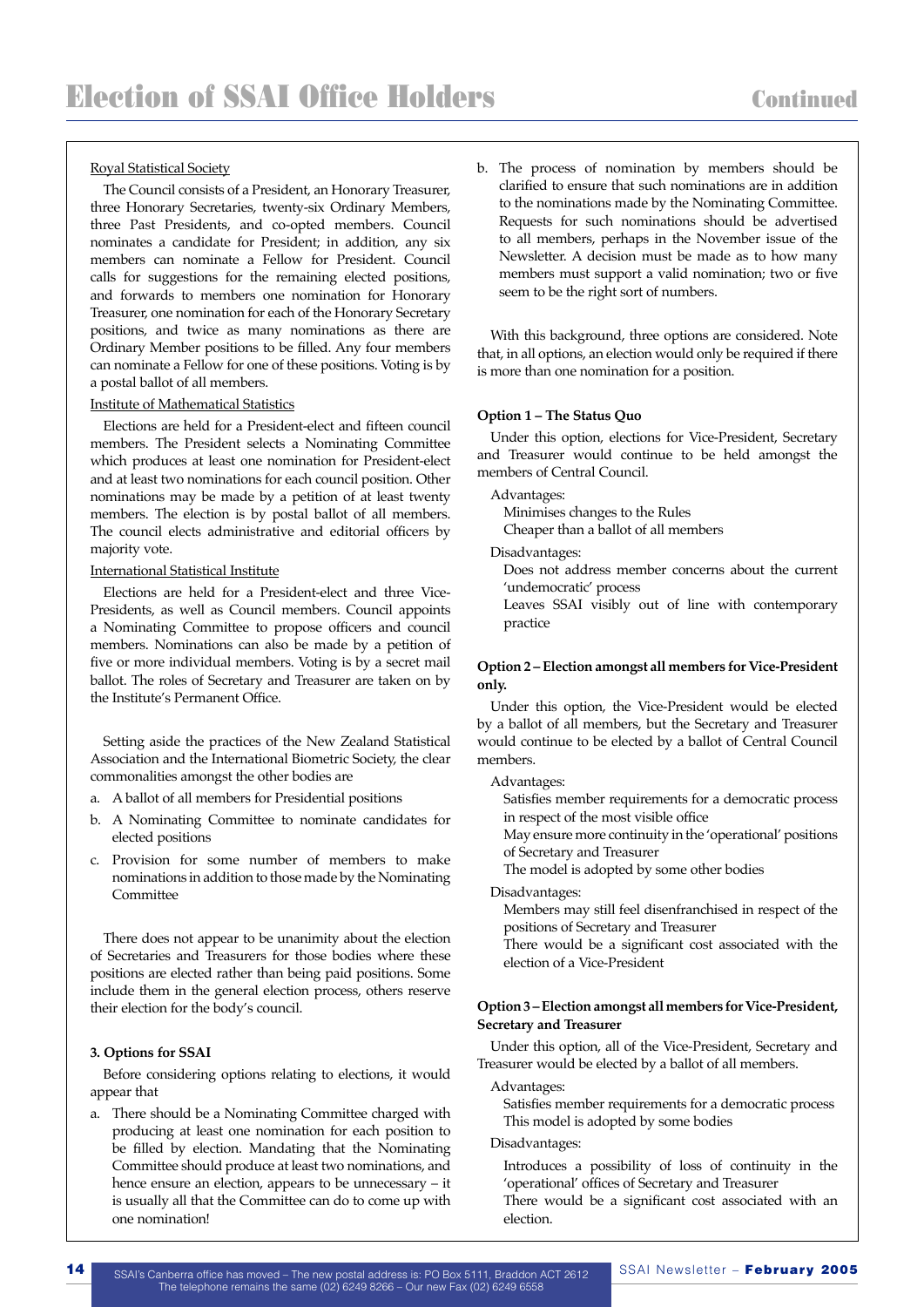# **Conferences**

**IWMS-2005: 14th International Workshop on Matrices and Statistics** 29 March – 1 April 2005, Auckland, New Zealand http://www.iwms2005.massey.ac.nz

**55th Session of the International Statistical Institute** 5-12 April 2005, Sydney isi2005@tourhosts.com.au

**ISBIS – Fourth International Symposium on Business and Industrial Statistics** 13-16 April 2005, Palm Cove, Queensland http://www.action-m.com/isbis4/

**IASS 55: Complex sampling, retrospective sampling and missing data** A conference in honour of Alastair Scott, International Association of Survey Statisticians 13-14 April 2005, Auckland, New Zealand http://www.stat.auckland.ac.nx/iass55

**Recent Advances in Biometrics, Bioinformatics and Markov Chain Monte Carlo** 7-8 July 2005, Sydney biomcmc@maths.unsw.edu.au

**20th International Workshop on Statistical Modelling** 10-15 July 2005, Sydney k.matawie@uws.edu.au

**Stochastic Modelling of Complex Systems (SMOCS-05)** 10-16 July 2005 Daydream Island, Queensland www.conferences.unimelb.edu.au/smocs05



3-7 July 2006 Auckland, New Zealand

### Hosted By

The Statistical Society of Australia (SSAI) and The New Zealand Statistical Association (NZSA).

### Contact Details

ASC/NZSA 2006 Conference Managers GPO Box 128 Sydney NSW 2001 Phone: +61 2 9265 0700 Fax: +61 2 9267 5443 Email: statsnz2006@tourhosts.com.au

### Expression of Interest

**If you are interested in attending the Conference, please register your interest on-line www.statsnz2006.com**

### Scientific Program

A stimulating and cutting edge Scientific Program is being developed to cover a wide range of topics relevant to all statisticians. The program will provide practical knowledge and insights from prominent international and Australasian speakers and will address the latest developments in statistical research, education and practice.

#### Workshops

Technical workshops that are of particular interest to practitioners will be included in the Conference Program. The Scientific Program Committee is seeking potential workshop presenters. If you are interested in contributing please contact David Scott at d.scott@auckland.ac.nz.

### Society Secretaries

**Central Council** President: Mr N. Bartlett Secretary: Dr D. Shaw Email: doug.shaw@csiro.au

**New South Wales** President: Mr Alun Pope Secretary: Dr Neville Weber Email: neville@maths.usyd.edu.au

**Canberra** President: Dr Ann Cowling Secretary: Ms Anna Poskitt Email: anna.poskitt@abs.gov.au

**Victoria** President: Dr K. Lipson Secretary: Mr B. Fraser Email: bruce.fraser@abs.gov.au

**South Australia** President: Dr Alan Branford Secretary: Mr Patrick Lim Email: Pat.Lim@adelaide.edu.au

**Western Australia** President: Dr Aloke Phatak Secretary: Ms Jodie Thompson Email: Jodie@daa.com.au

**Queensland** President: Dr Bronwyn Harch Secretary: Professor Kerrie Mengersen Email: k.mengersen@qut.edu.au

### Section Chairs

**Statistics in the Medical Sciences** Mr Peter Howley stph@hsrg.newcastle.edu.au

**Statistics in the Biological Sciences** Dr Simon Barry Email: simon.barry@brs.gov.au

> **Survey and Management** Dr Robert Clark Email: rclark@uow.edu.au

**Statistical Education** Dr Michael Martin michael.martin@anu.edu.au

**Statistical Computing** Associate Professor Kuldeep Kumar Email: kkumar@bond.edu.au

**Industrial Statistics** Dr Aloke Phatak Email: aloke.phatak@cmis.csiro.au

> **Young Statisticians** Ms Anna Munday Email: anna@daa.com.au

**Bayesian** Professor Kerrie Mengersen Email: k.mengersen@qut.edu.au

**Further contact details for Society Secretaries and Section Chairs can be obtained by contacting the Society on (02) 6249 8266**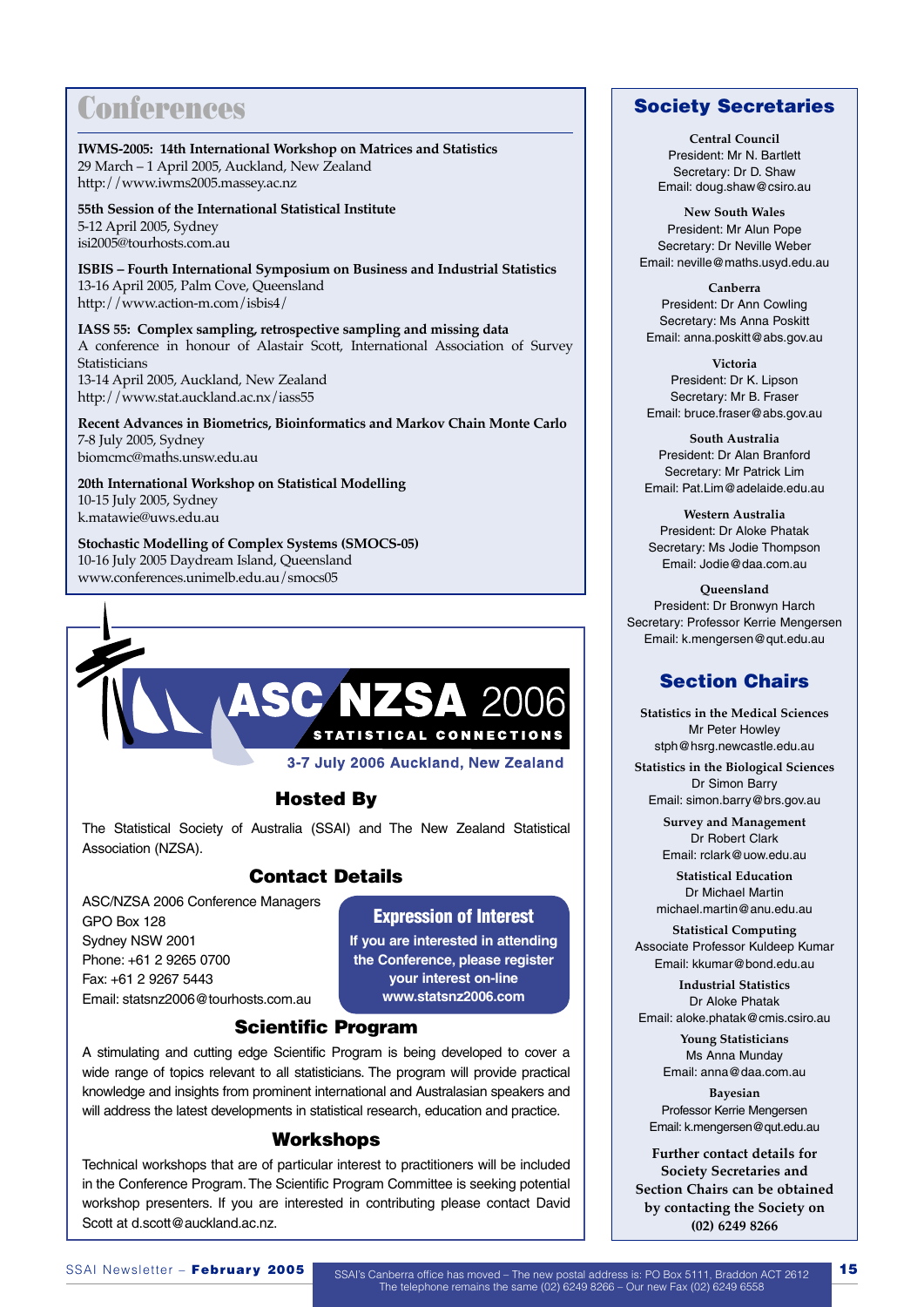# SSAI Review of Statistics at Australian Universities Update

The Review is now well underway with the review team visiting Canberra, Sydney, Brisbane, Melbourne, Adelaide and Perth between 14th and 25th February 2005. Meetings for individuals and groups with the team are being arranged in each city.

Canberra – 14th/15th February 2005 Contact: Alan Welsh (Alan.Welsh@anu.edu.au)

Sydney – 16th/17th February 2005 Contact: David Steel (dsteel@uow.edu.au)

Brisbane – 18th February 2005 Contact: Tony Pettitt (a.pettitt@qut.edu.au) or Bronwyn Harch (Bronwyn.Harch@csiro.au)

Melbourne – 21st/22nd February 2005 Contact: Neville Bartlett (neville@nrbartlett.com.au)

Adelaide – 23rd/24th Febraury 2005

Contact: (Academics) Chris Brien (Chris.Brien@unisa.edu.au) or (Industry) Margaret Swincer (mswincer@workcover.com

Perth – 25th February 2005 Contact: Jodie Thompson (jodie@daa.com.au)

The current timetable for the remainder of the review is as follows:

**Visit by Review Team: 14th – 25th February 2005 Draft report sent to SSAI: 15th April 2005 SSAI response sent to Review Team: 17th June 2005 Final report sent to SSAI: 29th July 2005**

# **AusCan Scholar Program**

A scheme to promote scientific exchanges between outstanding Australian and Canadian statistical researchers.

The AusCan Scholar program was developed by the Statistical Society of Australia Inc and Statistical Society of Canada to foster young researchers and promote collaborative activities between the societies.

The objectives of the AusCan Scholar program are:

- 1. Promote scientific interaction between the Australian and Canadian statistical communities, particularly in areas of Statistics relating to current and important practical problems.
- 2. Provide the opportunity for outstanding young Canadian/ Australian researchers in these areas to visit a number of leading research centres in Australia/Canada, to present their current research and interact with a number of researchers in that country.

Applications are sought from Australian statisticians who wish to be considered for the position of the inaugural AusCan Scholar to visit Canada in 2005. The visit will be of 4-8 weeks' duration, one week in each of a few cities, and extendable if made in conjunction with participation in a national conference. The primary objective is to move around the country to meet people.

Eligible scholars will be post-PhD with a strong preference given to researchers who are within five (active research) years of gaining their PhDs, with a demonstrated strong interest in both theory and applications and members of the Statistical Society of Australia.

The Scholar will be required to provide a 2-page report within one month of completing the visit outlining activities carried out, key contacts made and expected follow-up collaborative activities. The report will also be published on the SSAI and SSC websites and the Scholar may be requested to make a presentation at his/her Society's national conference.

Selection of the 2005 scholar will be made by a Committee chaired by the SSAI President and a representative of the Canadian Statistical Society. The costs of this program will be shared by SSAI and SSC. Funding is available to the Scholar to cover airfares, accommodation, meals and incidental expenses. Scholars will be responsible for their own travel insurance.

Applications (maximum of two pages addressing the eligibility criteria detailed above) current CV and the names and contact details of three referees should be forwarded to:

Jane Waslin Executive Officer Statistical Society of Australia Inc PO Box 111 Braddon ACT 2612 Australia or faxed to (02) 6249 6558

**by close of business, Friday 11 March 2005.**

The Scholar for 2005 will be announced by the end of April 2005 and the visit must be completed by the end of 2005.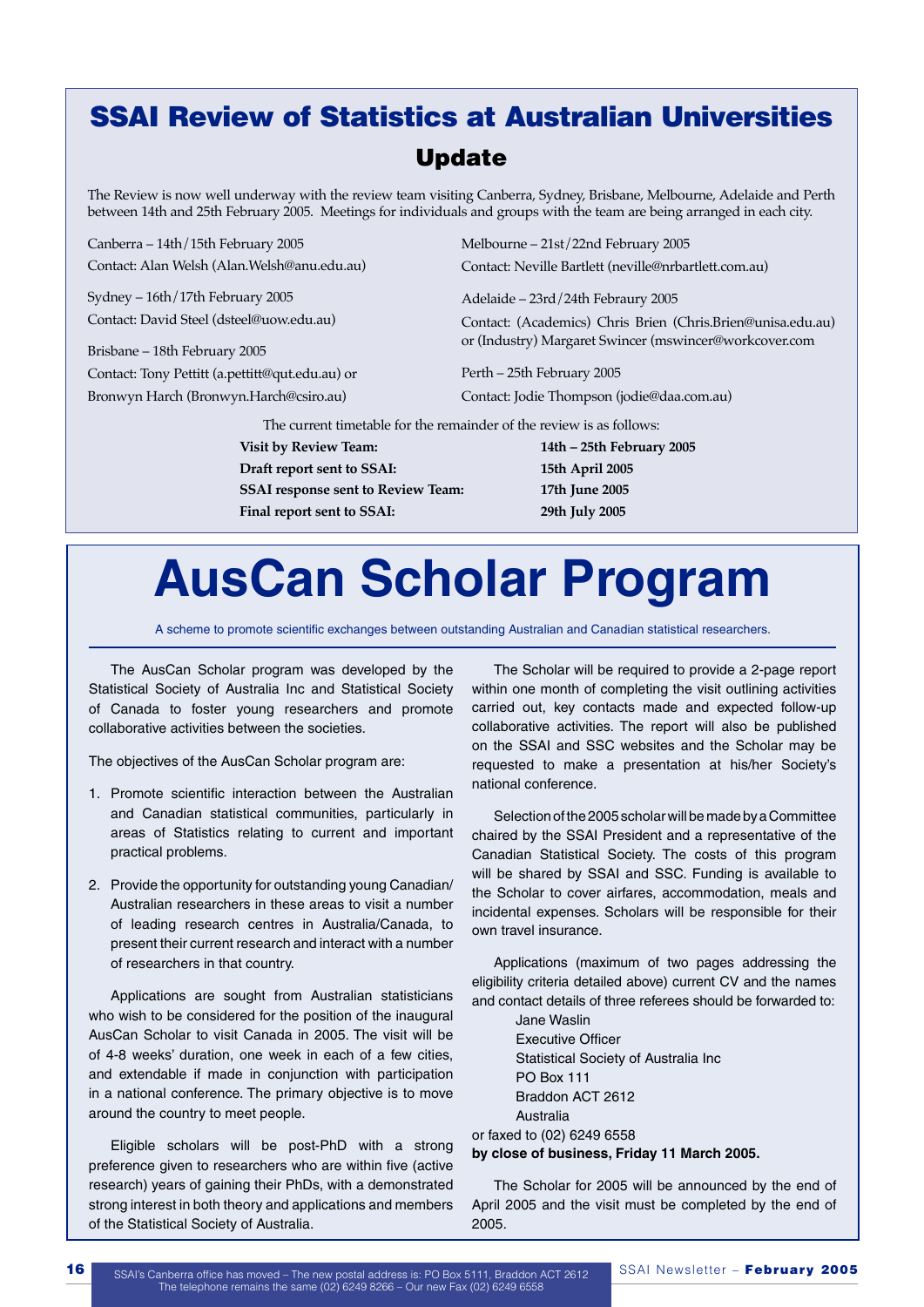# WESTERN AUSTRALIA

In the October talk of the SSAIWA Branch Dr Nazim Khan spoke to the title "On a resampling approach for tests on the number of clusters with mixture model-based clustering of tissue samples" which in fact is the title of a joint paper by McLachlan and Khan (2004) in volume 90 pp.90-105 of the Journal of Multivariate Analysis. This work came about when Nazim was doing postdoctoral work at the Department of Mathematics, University of Queensland following the completion of his PhD at the University of Western Australia. Nazim currently holds a lecturing position in the School of Mathematics and Statistics at the University of Western Australia.

The talk was essentially on the use of mixture model-based clustering to analyse gene expression micro array data. It was inferred that the statistical methodology mentioned has an important role in the discovery, validation and understanding of various classes and subclasses of cancer. In particular the talk considered a mixture model-based approach to clustering of tissue samples of a very large number of genes from microarray experiments. A feature of microarray data that one has to deal with is that the data involve *n*, the number of tissue samples in the order of  $10 - 10<sup>2</sup>$ , and the number of variables  $p$ , the number of gene expressions in the order of  $10^3 - 10^4$ . Standard statistical methodology is appropriate for *n>>p but we have here p>>n*.

In classifying tissues, e.g. one may have 2 classes such as disease free or metastases, Nazim introduced in his talk the use of mixture models, adopting elliptically symmetric components such as the normal or t-densities. By including an additional parameter, the degrees of freedom, these fall into the one framework and the degrees of freedom can be estimated from the data. By including t-densities the assertion is that the methodology is robust against outliers. Questions of the order of a mixture model involve bootstrapping of the Likelihood Ratio Statistic. A discussion of published data and comparison using the EMMIX-GENE software ensued.

Questions following the talk reflected the growing interest in microarray data and in particular the motivation behind such studies. Just as an example, are we interested in identifying particular groups of genes as reflecting a link to cancer and

if so what is the information going to be used for?

#### November 2004

After the interest created in microarray analysis in the October talk, Marty Firth stepped into the breach to speak at the November meeting of the SSAIWA branch to the title 'A Statistician's Introduction to Microarrays'. Marty was well equipped to speak to this topic as he is employed as a biostatistician at the Telethon Institute for Child Health Research where his interests include applied statistics in the areas of vaccine trials, asthma, and leukaemia research and microarray analysis. He has been involved in microarray analysis for the last 2-3 years and in fact some of the graphs shown in "Chloe's Story" on Channel 2 were his.

After giving a brief view of the Telethon Institute for Child Health Research and his background as a statistician Marty talked biology explaining DNA, RNA, and gene expression arrays. He talked about array design, genechip probe arrays and cDNA microarrays. Then turning probe intensities into a single probe set expression, and including background correction, summarizing and normalization finally leads to statistical analysis. The latter involves common questions: *Which genes are differently expressed? How do the patients cluster? How do the genes cluster? Which genes best classify the groups? Which genes are changing over time?*

Marty pointed out the importance of working with biologists in his talk and noted the vast number of statistical procedures applied to microarray data. He then spoke of his own research involving classification trees and random forests. After the talk interest appeared to be in whether the different statistical analyses were arriving at the same conclusions and indeed whether there is an 'optimal' approach.

*Brenton R. Clarke*

### QUEENSLAND

#### What were those statistical sightseers doing?

It is hard to resist using more catchy headlines like `Moreton Bay BUGs Meet' or `BAYESWATCH' to describe the Bayesian workshop held in October on Moreton Island. The Inaugural ASBA Bayesian Retreat: "Bayesian Topics in the Tropics" was held on North Stradbroke Island, just off the coast of Brisbane. A cluster of statisticians, some like me with very vague priors, boated across Moreton Bay to North Stradbroke Island to attend a 3 day workshop. The meeting started on Tuesday the 5th and over the following 3 days participants were engrossed in discussion of Bayesian statistics from advanced topics to practical problem solving. The workshop provided a forum for the analysis of several case studies in the areas of ecology, epidemiology/health and genetics. Special topics included Bayesian modelling, expert opinion and priors, computational issues and MCMC.

The workshop presentations began with guest speaker Professor Judith Rousseau, Dauphine University, CEREMADE, Paris and followed with participant presentations with almost all workshop participants presenting some work directly involving Bayesian methods or analyses that they believed could be improved using Bayesian methods but were not sure how they should proceed. Approximately 30 participants enjoyed the informal atmosphere that generated great discussions.

It was not all hard work. Thursday evening saw participants test their skill (mainly skills associated with cheating) at Pictionary. A singing competition saw Rob Reeves' musical talents prove themselves by providing witty and poignant lyrics to the song `There is a chapel in the town' for his group to take the prize for the best song of the workshop. I have placed a copy of the words at the end of this report.

Preceding the Stradbroke Island workshop a 1-day workshop was held in Brisbane titled `Practical Bayes for Beginners'. Some of the participants from this workshop found their way out to `Straddie'.

The venue, the University of Queensland's Moreton Bay Research Station, was a great choice. Lunch and dinner were provided at the Little Ships Club a small walk from the Research Station. Several participants accepted Kerrie Mengersen's offer of transport to several swimming spots at various sheltered and not-so-sheltered beaches and lakes. Many thanks go to Petra Kuhnert and Kerrie Mengersen for their efforts in organising such a great workshop.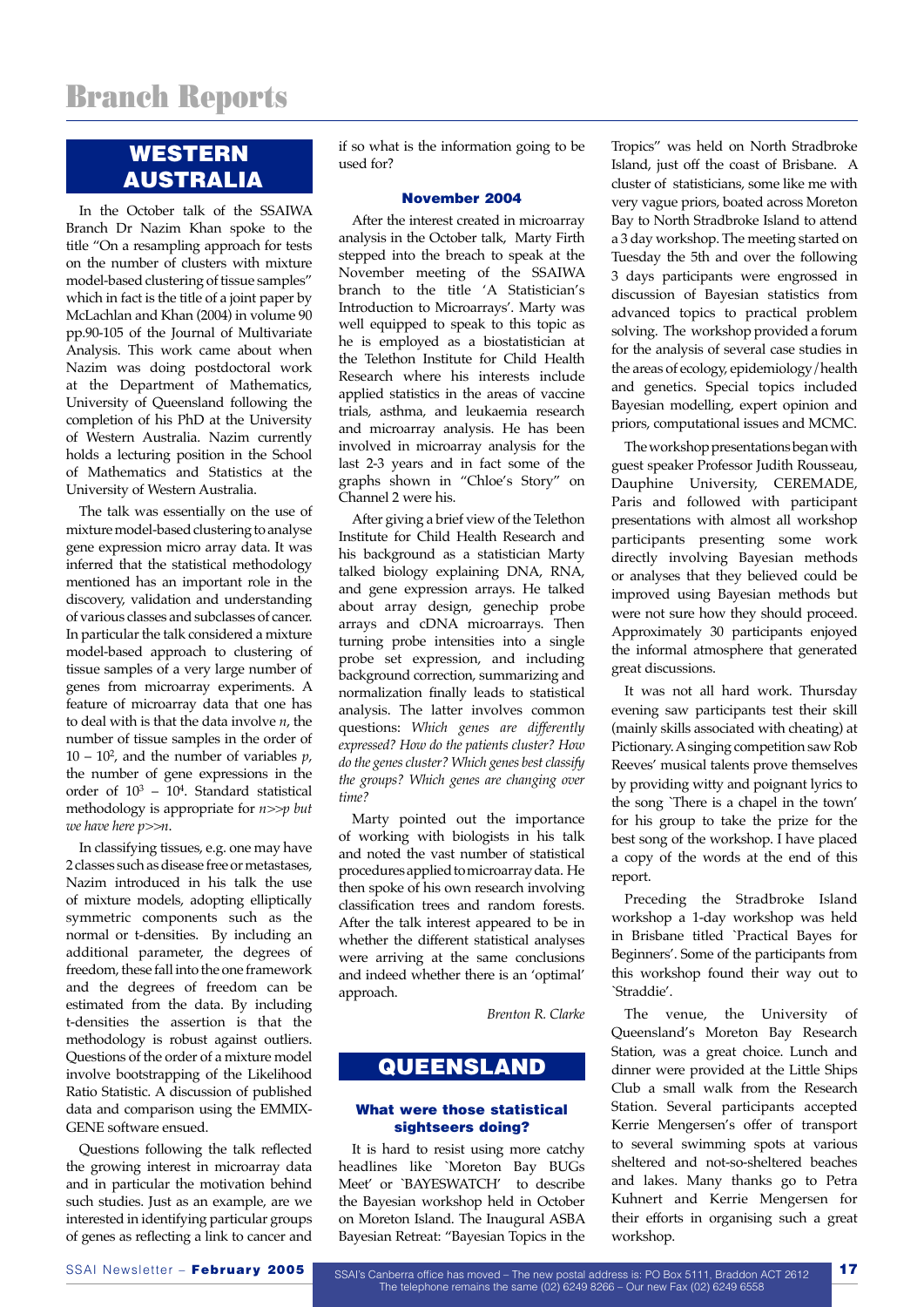# Branch Reports

*"There is a chapel in the town" lyrics by Rob Reeves.*

*There is a chapel in the town, in the town And there my true Tom lays him down, lays him down*

*And I'll hang my career on subjectivity And may the world go well with thee*

*A man, Ron Fisher was his name, was his name*

*Thought that he would change the game, change the game*

*"It isn't real till there's a frequency" And may the world go well with thee*

*He had hypotheses to test, yes to test His way seemed better than the rest, yes the rest With rejections based on alpha and p*

*We'll know the world objectively*

*But experiments and trials must be designed, yes designed*

*And there we're sure that you will find, you will find*

*A healthy dose of subjectivity To make the world go well with thee*

*Now when I've a matter to infer, to infer To Reverend Bayes I will defer, will defer And I'll draw my conclusions a-posteriori And praise the word MCMC.*

#### October meeting

Members were addressed at the October 12th meeting by Professor Judith Rousseau (Unniversité de Paris 5) on work done by herself and Brunero Liseo (Università di Roma "La Sapienza") titled "Nonparametric Bayesian estimation of the spectral density for Gaussian longmemory processes and semiparametric estimation of the long-memory parameter" at the Queensland University of Technology.

The talk discussed their study of the estimation of the spectral density of a Gaussian long memory processes which has been extensively studied in the frequentist literature, where rates of convergence have been obtained for some classes of functions. However the speakers considered a Bayesian nonparametric approach and discussed how they obtained a general result giving consistency and rates of convergence, under general conditions on the prior distribution. Further work examined a class of prior based on the FEXP models, for which they gave precise rates of convergence. Semiparametric estimation of the long memory parameter was also discussed and consistency was shown.

# **CANBERRA**

#### Talk on the analysis of microarray data by Peihua Qiu

At the monthly meeting of the Canberra Branch of the SSAI on 26 October 2004, Associate Professor Peihua Qiu of the School of Statistics at the University of Minnesota gave a talk titled "Segmentation Of cDNA Microarray Images By Local Smoothing". This presentation was a summary of joint work with Mr Jingran Sun and a foretaste of Peihua's book "Image Processing and Jump Regression Analysis" which is soon to be published by Wiley.

Gene microarray data are widely employed in pharmaceutical and clinical research. By comparing gene expression in normal and abnormal cells, microarrays can be used to identify genes involved in particular diseases, allowing these genes to be targeted by therapeutic drugs. Most gene expression data are produced from cDNA microarray images. A microarray image consists of thousands of spots, with individual DNA sequences printed at each spot first and then equal amount of cDNA samples from treatment and control cells mixed and hybridized with the printed DNA sequences. To obtain gene expression data, the image needs to be segmented first to separate foregrounds from backgrounds for individual spots, and then averages of the foreground pixels are used for computing the gene expression data. Several image segmentation procedures have been suggested and included in software packages for handling gene microarray data, such as *ScanAlyze, Genepix, Quantarray* and *SRG* (the Seeded Region Growing procedure). From the audience Professor Sue Wilson of the Australian National University also mentioned *Spot*, a package developed at the CSIRO.

Having outlined the nature and uses of microarray data, Peihua presented a new image segmentation methodology based on local linear kernel smoothing. He described several theoretical arguments and numerical studies which show that this methodology has some good statistical properties. After illustrating with an application to the study of the defense reaction of *Arabidopsis* leaves, Peihua concluded with some avenues for future research. These avenues include robustification of the procedure and the post smoothing of estimated boundary curves.

#### The Knibbs Lecture 2004: On selling cheap things, by Adrian **Baddeley**

At the Australian National University (ANU) in Canberra on Tuesday the 2nd of November, Professor Adrian Baddeley of the University of Western Australia presented the Knibbs Lecture 2004, titled: "The Difficulty of Selling Cheap Things". Adrian began by noting that although statistics is potentially useful in every field of science, there is no obligation on scientists to use it. Indeed there is plenty of resistance to it, as typified by Einstein's famous quip that God does not play dice. There is also no guarantee that statistics will be used correctly. For example, it is widely agreed that roughly 75% of medical publications contain statistical flaws which are severe enough to potentially invalidate the conclusions.

One of the most perplexing forms of resistance to statistical thinking is the disregard for *efficiency*, in the sense of performance per unit effort. For example, many scientists would instinctively disbelieve that it is possible to accurately estimate the average income of all one billion persons in India using a sample fraction of only *one millionth*. Such skepticism is related to a general tendency within science to prefer expensive and complex technology over cheaper, simpler and equally effective methods for the same task. Thus, increasing the efficiency of statistical methods may in fact make them less attractive. This paradox is part of a broader phenomenon called "the difficulty of selling cheap things", whereby consumers do not always choose the commodity which offers the best value for money (*e.g.* a cheap wine or car), and whereby lovers sometimes play 'hard to get'.

One prominent example of this phenomenon is in the field of *stereology*, which has to do with extracting quantitative information from microscope images. Suppose we are interested in *V*, the average fraction of *volume* in a solid rock that is occupied by some *mineral* of interest *M*. Then one estimate of *V* is *A*, the fraction of *area* occupied by *M* on a polished plane section of the rock. Another estimate of *V* is *L*, the length fraction of equally spaced *lines* on this plane which lie over *M*; and yet another is *P*, the fraction of equally spaced *points* on these lines which cover *M*.

It can be shown that if the said plane, lines and points are selected in a certain way, then *A*, *L* and *P* are all unbiased for *V*. Of these three, *P* is the estimate of choice,

*Borek Puza* 

*Brenton Clarke*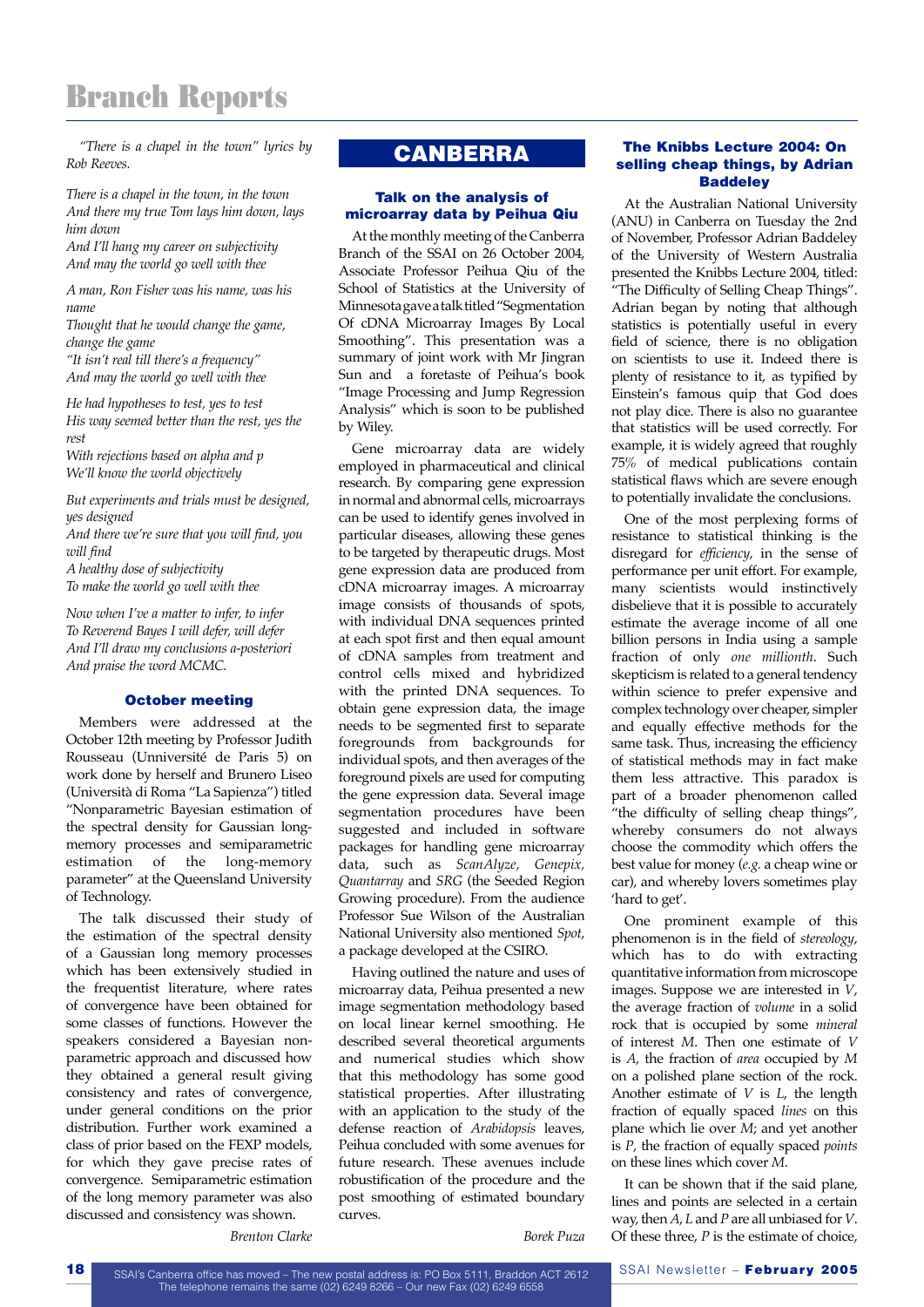# **Branch Reports** Continued



*Alan Welsh, Adrian Baddeley and Simon Barry at the Knibbs Lecture.*

on the grounds of efficiency, and *A* is the least efficient. However, since *A* was first proposed in 1847 by the French geologist A.E. Delesse (a great breakthrough at the time), it took the scientific community about 50 years to accept *L* as better, and then another 30 years to finally accept *P* as best. Thus, whilst the idea of progressively subsampling from *A* to *L* to *P* may seem obvious to modern-day statisticians, each successive step encountered long and stiff resistance historically.

Adrian went on to discuss the variances of the three estimators, and noted some interesting paradoxes. For example, in some situations *P* may be more accurate than *A*, which is counterintuitive since *A* is based on full information from the section plane. Adrian resolved this paradox by considering covariance contributions, and explained why the Rao-Blackwell theorem is not applicable in this case. He also gave an example of ignorance regarding sampling methods in the journal *Trends in Neurosciences*. Several letters were recently published therein which heatedly but incorrectly argued that sampling techniques are not reliable for estimating the number of neurons in the brain on account of it having a highly organised architecture.

Adrian's second main illustration of "the difficulty of selling cheap things" was in the sphere of Markov chain Monte Carlo (MCMC) methods. After listing several uses of these methods, *e.g.* for estimating maximum likelihood estimates (MLEs), he noted some of their disadvantages, such as being highly computer-intensive. This led him to describe a simple alternative technique called *maximum pseudolikelihood* (MPL). Although this technique may be criticised for being an ad hoc invention, in high dimensional models MPL estimates

are typically much easier to compute than MLEs whilst being reasonably close to them. For these and other reasons, Adrian envisages that future developments in inference for highly structured systems will be working at the "cheap end" (pseudolikelihood) rather than the "expensive end" (MCMC maximum likelihood).

Adrian concluded by saying that since efficiency seems not to be the highest priority for many users of statistics, we need either to understand and accept these users' priorities, or to become more persuasive.

The first discussant, Professor Alan Welsh of the ANU, commended Adrian for a highly interesting, stimulating and provocative lecture, and noted the absence of the frequentist-Bayesian debate. He also raised questions regarding whether some of the ideas in Adrian's paper extend to the infinite case, and mentioned the tendency of users to love simplicity even when wrong, for example to blindly apply ANOVA to everything, and to use linear regression for binary data (which however is not always wrong). The second discussant, Dr Simon Barry of the Bureau of Rural Sciences, noted that sometimes statistical methods are used to produce an elegant solution to the wrong problem, and that there is not enough penalty for making mistakes. He also questioned whether accuracy per unit of computer time is really a good measure of efficiency, and drew some very entertaining parallels with boating habits. The lecture and discussion were followed by a sumptuous dinner in the Drawing Room of the ANU's University House, with food provided by Boffins Restaurant.

# NEW SOUTH WALES

#### NSW Branch Annual Dinner Outlier-Robust Model Selection Alan Welsh

The J. B. Douglas Postgraduate Awards were followed by the Annual Dinner of the NSW Branch. Guest speaker for the occasion was Professor Alan Welsh from the CMA at ANU. Alan wanted to share with us some of his work on model selection methods that are robust against outliers in the data. However, he began with the unwelcome discovery that his CD, written on a Mac computer, could not be read by the PC-based system at the venue and that his presentation would have to be hand-written on the two sides of an electronic whiteboard. In spite of this the audience was given a wonderfully clear and concise exposition, demonstrating that lack of technology is no impediment to quality of presentation for a speaker clearly as robust as his selection methods !

The work Alan presented was motivated by the need for models in large chemical data sets for which existing selection methods often fail because the expected prediction loss function does not have the usual smooth, unimodal variation. The criterion function used in model selection contained terms penalising poor fit to the given data and poor prediction of the response at new data (prediction loss). The key to making the selection method (minimisation of the criterion function) robust against outliers lay in breaking the link between the form of these penalty functions and that used in the calculation of model parameters. Thus, if for example least squares regression is used to obtain the models, the function used in obtaining the parameters is  $r(x) = x^2$ , but the penalty functions used in the selection criterion function may be truncated versions of r which are constant if the magnitude of x exceeds a certain value. In this way, large models which "fit" outlying data are not necessarily favoured over smaller models which do not.

The calculation of the prediction loss term, strictly speaking, requires new data. If it can be assumed that the data to which the model will be applied has the same distribution as that used to derive the model then bootstrap sampling from the latter can be used to simulate "new" data. Ordinary bootstrap sampling does not work well, however. Instead, *m* out of *n* sampling is needed, where *m/n* is in the range 0.25 – 0.5. Unfortunately, this introduces the

*Borek Puza*